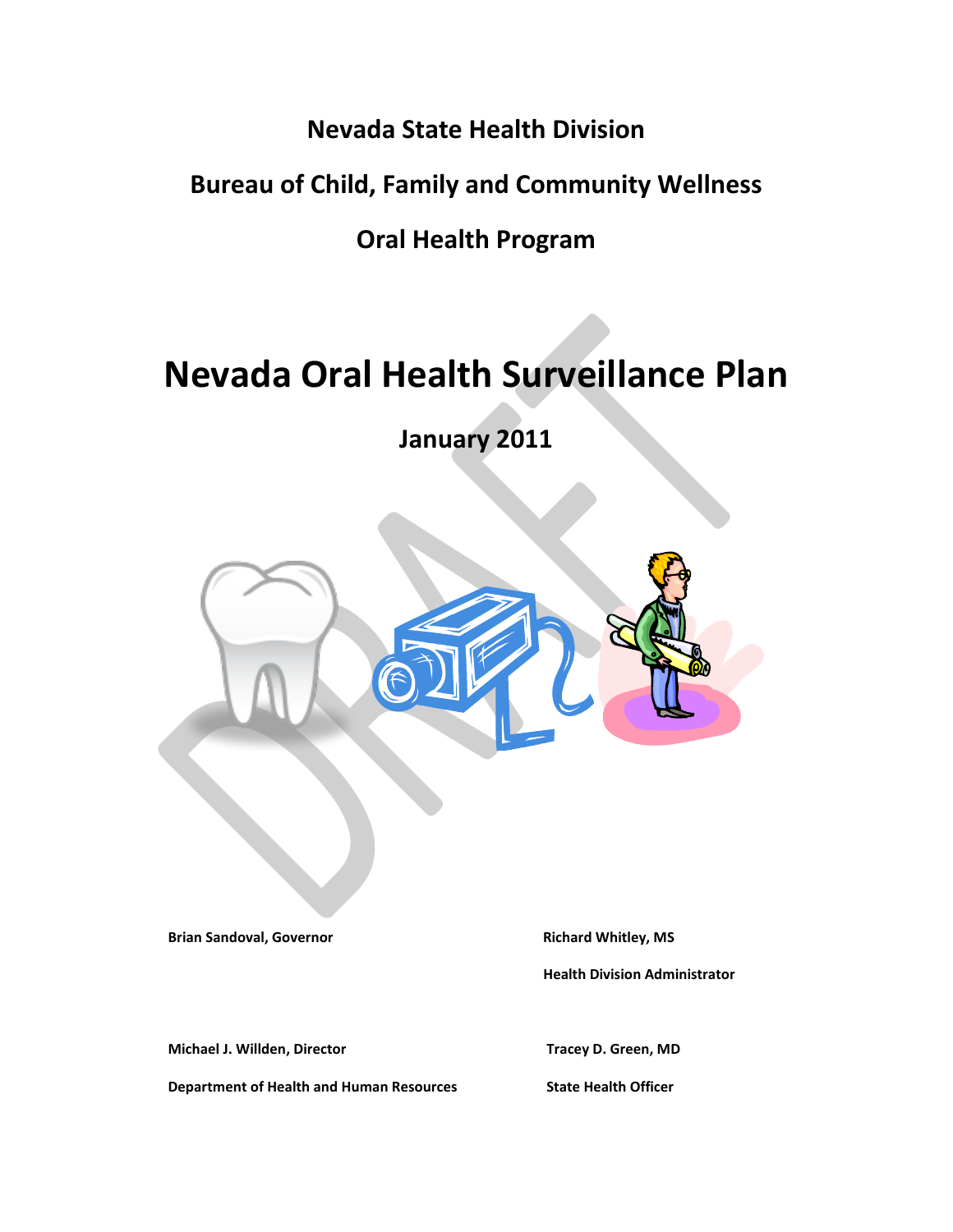**Nevada Oral Health Surveillance Plan**

### **December 2010**

#### **Written, Compiled and Edited by:**

Christine Pool, Biostatistician II Alicia Chancellor Hansen, M.S., Chief Biostatistician Lori Cofano, Oral Health Program Manager



This report is available on the State Health Division website:

[http://health.nv.gov/CC\\_OH\\_Reports.htm](http://health.nv.gov/CC_OH_Reports.htm)

Comments, suggestions, and requests for further information may be addressed to:

Oral Health Program

Bureau of Child, Family, and Community Wellness

Nevada State Health Division

4150 Technology Way, Ste 210

Carson City, Nevada 89706

Tel: (775) 684-4285

Fax: (775) 684-4245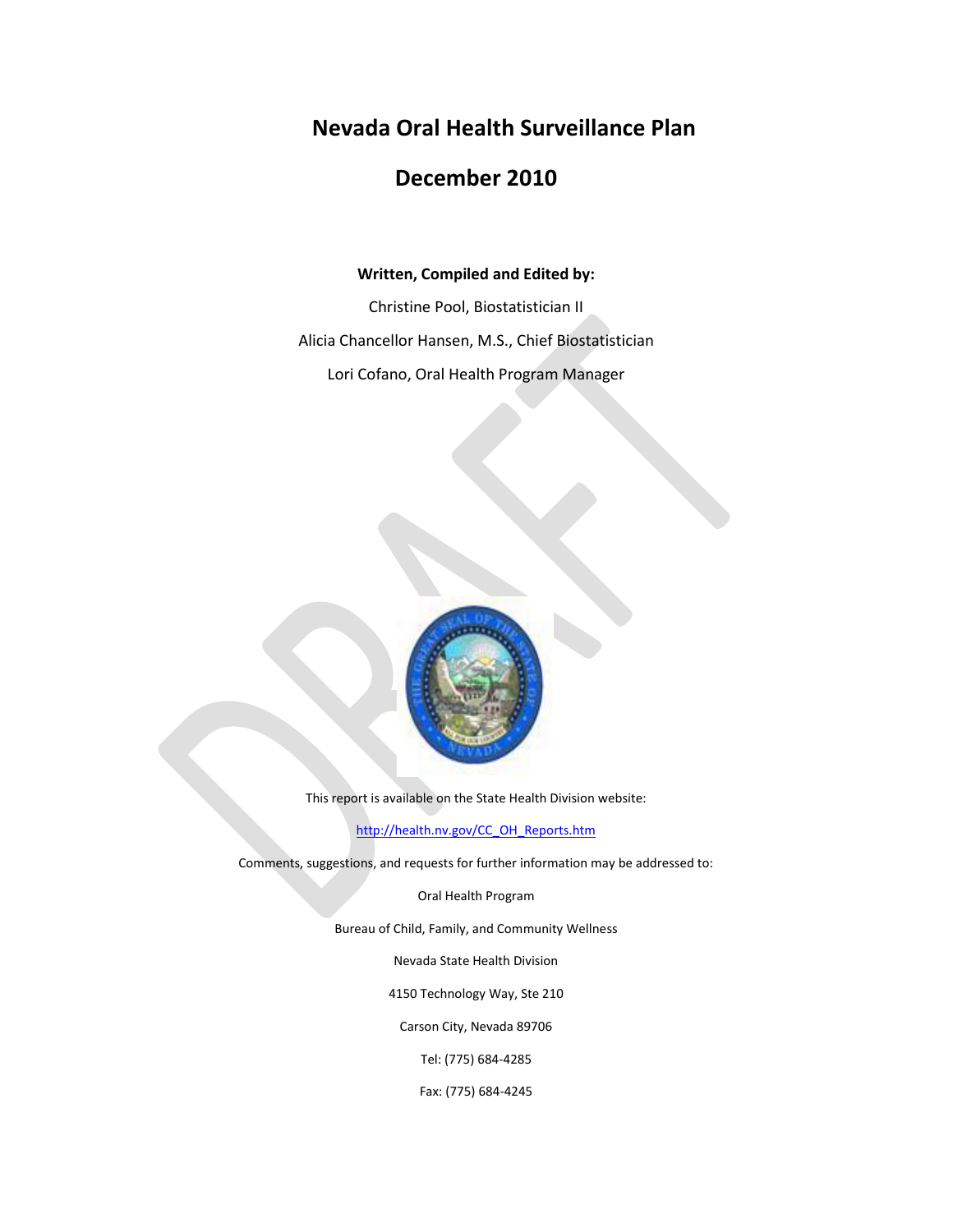# **Table of Contents**

| Appendix A - NV Oral Health Surveillance System Indicators |  |
|------------------------------------------------------------|--|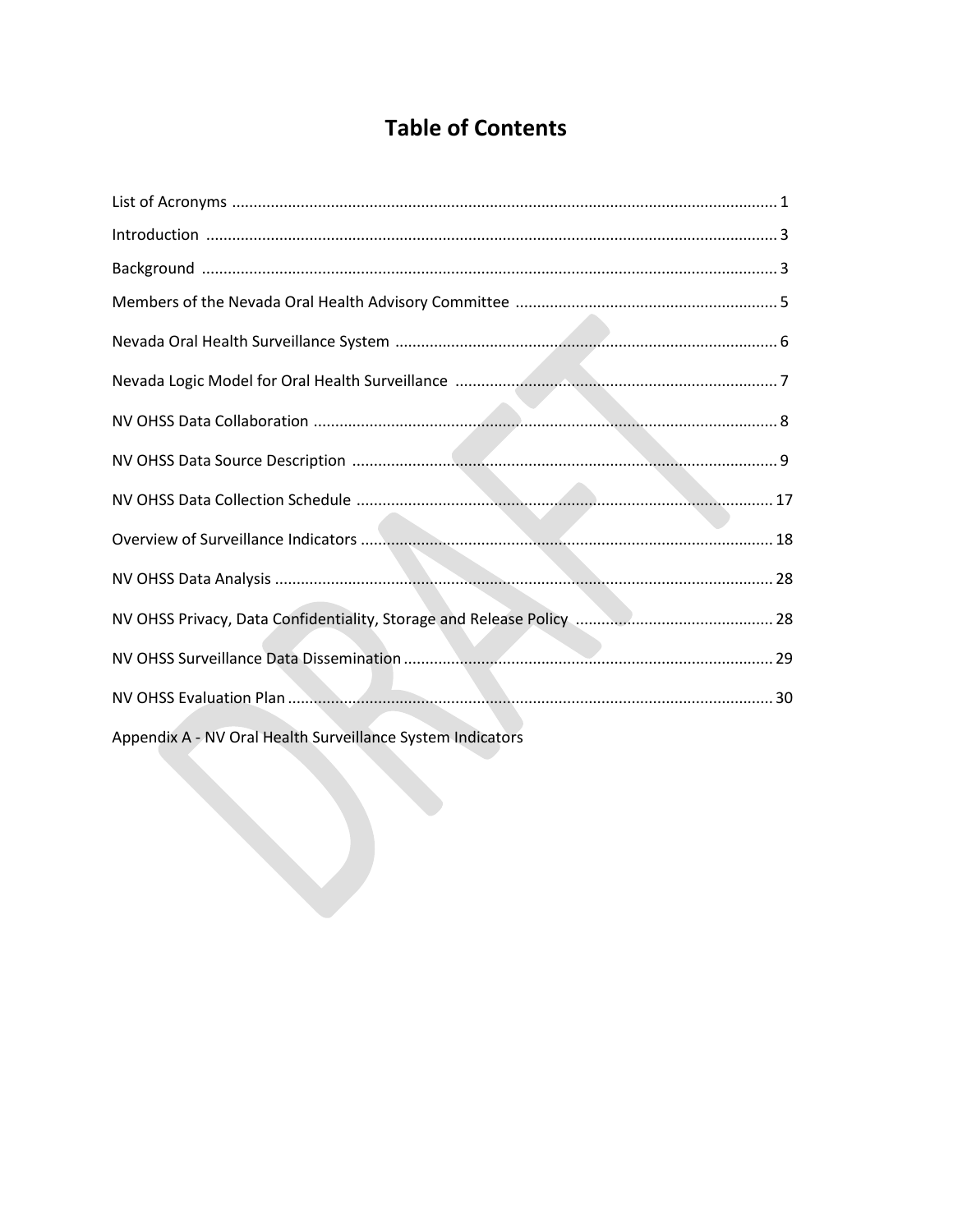# **List of Acronyms**

| <b>ASTDD</b>  | Association of State and Territorial Dental Directors          |  |  |  |  |  |  |  |
|---------------|----------------------------------------------------------------|--|--|--|--|--|--|--|
| <b>BRFSS</b>  | Behavioral Risk Factor Surveillance System                     |  |  |  |  |  |  |  |
| <b>BSS</b>    | <b>Basic Screening Survey</b>                                  |  |  |  |  |  |  |  |
| <b>CDC</b>    | <b>Centers for Disease Control and Prevention</b>              |  |  |  |  |  |  |  |
| <b>CHIA</b>   | Center for Health Information Analysis-Hospital Discharge Data |  |  |  |  |  |  |  |
| <b>CMS</b>    | <b>Centers for Medicare and Medicaid Services</b>              |  |  |  |  |  |  |  |
| CoC           | Crackdown on Cancer                                            |  |  |  |  |  |  |  |
| <b>CSN</b>    | College of Southern Nevada                                     |  |  |  |  |  |  |  |
| <b>DHCFP</b>  | Division of Health Care Financing and Policy                   |  |  |  |  |  |  |  |
| dmft          | decayed, missing and filled teeth index (primary teeth)        |  |  |  |  |  |  |  |
| <b>DMFT</b>   | Decayed, Missing, and Filled Teeth index (permanent teeth)     |  |  |  |  |  |  |  |
| <b>DOE</b>    | Department of Education                                        |  |  |  |  |  |  |  |
| ECC           | <b>Early Childhood Caries</b>                                  |  |  |  |  |  |  |  |
| <b>EPSDT</b>  | Early and Periodic Screening and Diagnostic Treatment Benefit  |  |  |  |  |  |  |  |
| <b>FTE</b>    | <b>Full Time Equivalent</b>                                    |  |  |  |  |  |  |  |
| <b>HIPAA</b>  | Health Insurance Portability and Accountability Act of 1996    |  |  |  |  |  |  |  |
| HP2010        | Health People 2010                                             |  |  |  |  |  |  |  |
| <b>HPSA</b>   | <b>Health Professional Shortage Areas</b>                      |  |  |  |  |  |  |  |
| <b>HRSA</b>   | <b>Health Resources and Services Administration</b>            |  |  |  |  |  |  |  |
| НS            | <b>Head Start</b>                                              |  |  |  |  |  |  |  |
| <b>HS PIR</b> | Head Start Program Information Report                          |  |  |  |  |  |  |  |
| IT            | <b>Information Technology</b>                                  |  |  |  |  |  |  |  |
| <b>MCH</b>    | <b>Maternal and Child Health</b>                               |  |  |  |  |  |  |  |
| <b>NAACCR</b> | North American Association of Central Cancer Registries        |  |  |  |  |  |  |  |
| <b>NBOMS</b>  | Nevada Birth Outcomes Monitoring System                        |  |  |  |  |  |  |  |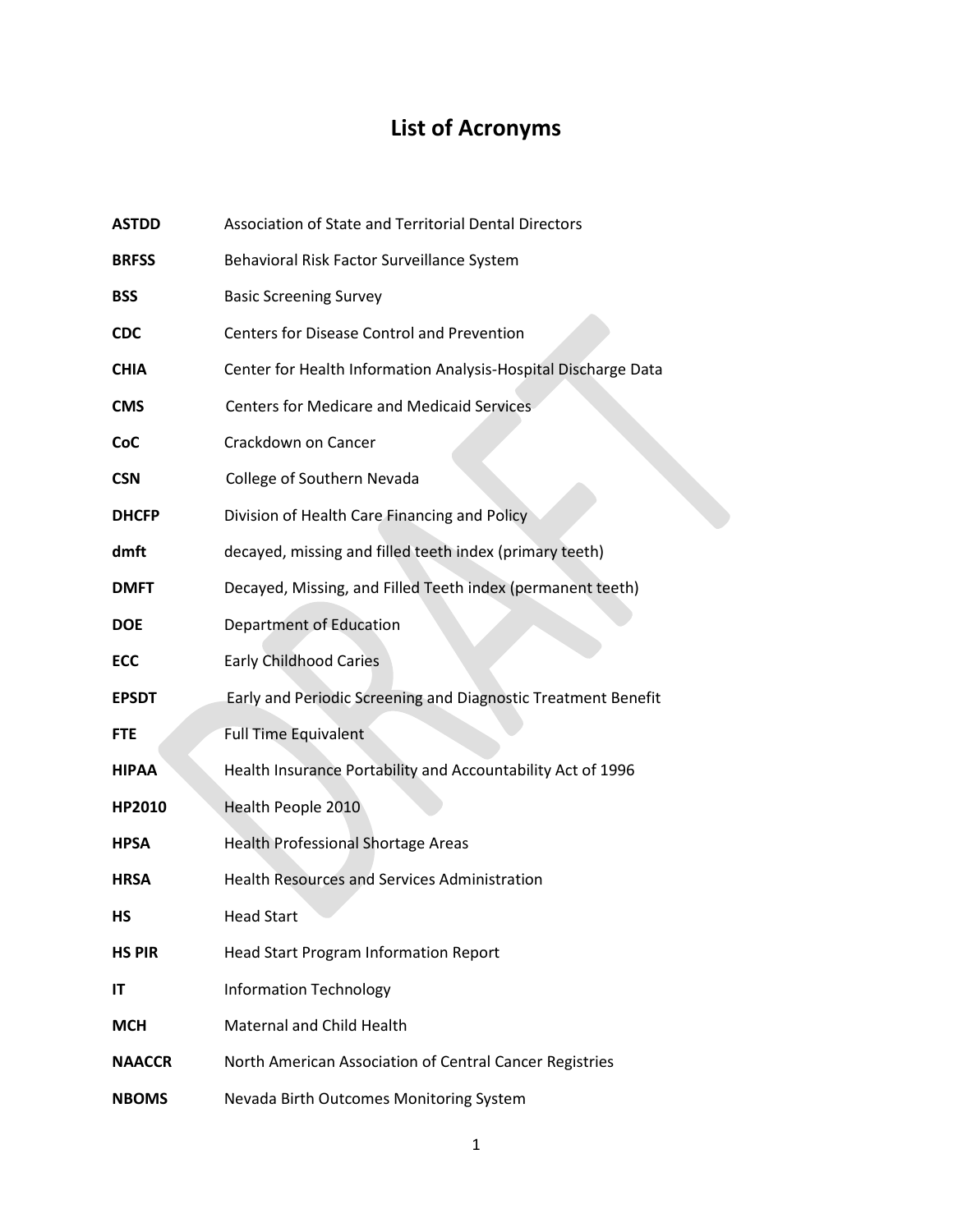| <b>NCCR</b>    | Nevada Central Cancer Registry                                         |
|----------------|------------------------------------------------------------------------|
| <b>NDEP</b>    | Nevada Department of Environmental Protection                          |
| <b>NICRP</b>   | Nevada Institute for Children's Research and Policy                    |
| <b>NOHSS</b>   | National Oral Health Surveillance System                               |
| <b>NSBDE</b>   | Nevada State Board of Dental Examiners                                 |
| <b>NSCH</b>    | National Survey of Children's Health                                   |
| <b>NSCSHCN</b> | National Survey of Children with Special Health Care Needs             |
| <b>NV OHSS</b> | Nevada Oral Health Surveillance System                                 |
| OHSS           | Office of Health Statistics and Surveillance                           |
| OHAC           | Oral Health Advisory Committee                                         |
| OHP            | Oral Health Program                                                    |
| <b>PCO</b>     | <b>Primary Care Office</b>                                             |
| <b>SCHIP</b>   | State Child Health Insurance Program                                   |
| <b>TMCC</b>    | <b>Truckee Meadow Community College</b>                                |
| UNLV/SDM       | University of Nevada Las Vegas, School of Dental Medicine              |
| <b>UNR</b>     | University of Nevada, Reno                                             |
| <b>WFRS</b>    | <b>Water Fluoridation Reporting System</b>                             |
| <b>WIC</b>     | Special Supplemental Nutrition Program for Woman, Infants and Children |
| <b>YRBS</b>    | Youth Risk Behavior Survey                                             |
| <b>YTS</b>     | <b>Youth Tobacco Survey</b>                                            |
| <b>USCS</b>    | <b>United States Cancer Statistics</b>                                 |
|                |                                                                        |
|                |                                                                        |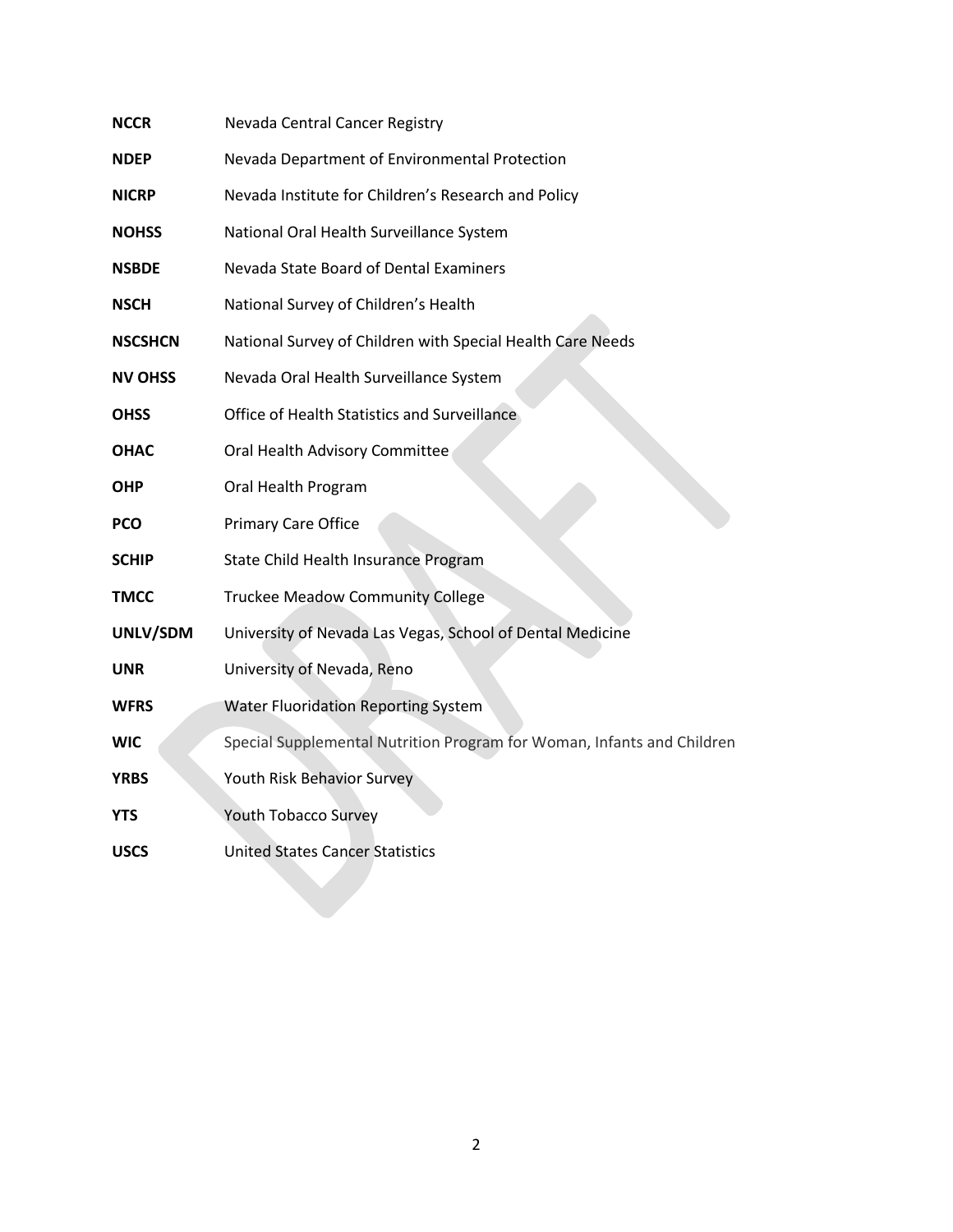### **Introduction**

The Centers for Disease Control (CDC) defines public health surveillance as "…the ongoing, systematic collection, analysis, and interpretation of health-related data essential to the planning, implementation, and evaluation of public health practice, closely integrated with the timely dissemination of these data to those responsible for prevention and control."

Oral health is an essential and integral component of overall health and is much more than just healthy teeth. Good oral health not only means being free of tooth decay and gum disease, but it also means being free of chronic oral pain conditions, oral cancer, birth defects such as cleft lip and palate, and other conditions that affect the mouth and throat. Oral health is intimately related to the health of the rest of the body. Mounting evidence suggests that infections in the mouth such as periodontal (gum) diseases may increase the risk of heart disease, may put pregnant women at greater risk of premature delivery, and may complicate control of blood sugar for people living with diabetes. In addition, changes in the mouth often are the first signs of problems elsewhere in the body, such as infectious disease, immune disorders, nutritional deficiencies, and cancer.

The Nevada Oral Health Surveillance System (NV OHSS) was build based on the ASTDD's recommendations on how to build a state-based oral health surveillance system. This plan defines the Nevada Oral Health Surveillance System (NV OHSS) that will be used to track the oral health of the state and distribute that information to our partners and stakeholders.

### **Background**

Recognizing the need to improve oral health, the Nevada State Legislature approved, in 1999, a redirection of the Maternal Child Health (MCH) Block Grant fund to establish a two-year Oral Health Initiative. The MCH Advisory Board directed the Oral Health Initiative to establish an Early Childhood Caries (ECC) Prevention Program and to establish community-based prevention and education programs. The Oral Health Program (OHP) in operation today is largely a result of the implementation of the Oral Health Initiative. As a result of the progress and development of the Program, in 2001, the Nevada State Health Division was awarded a cooperative agreement from the Centers for Disease Control and Prevention (CDC) to pursue additional goals.

The Nevada State Health Division's Oral Health Program (OHP) has expended significant effort throughout the state these past eleven years to raise awareness of the importance of oral health.

Successes include: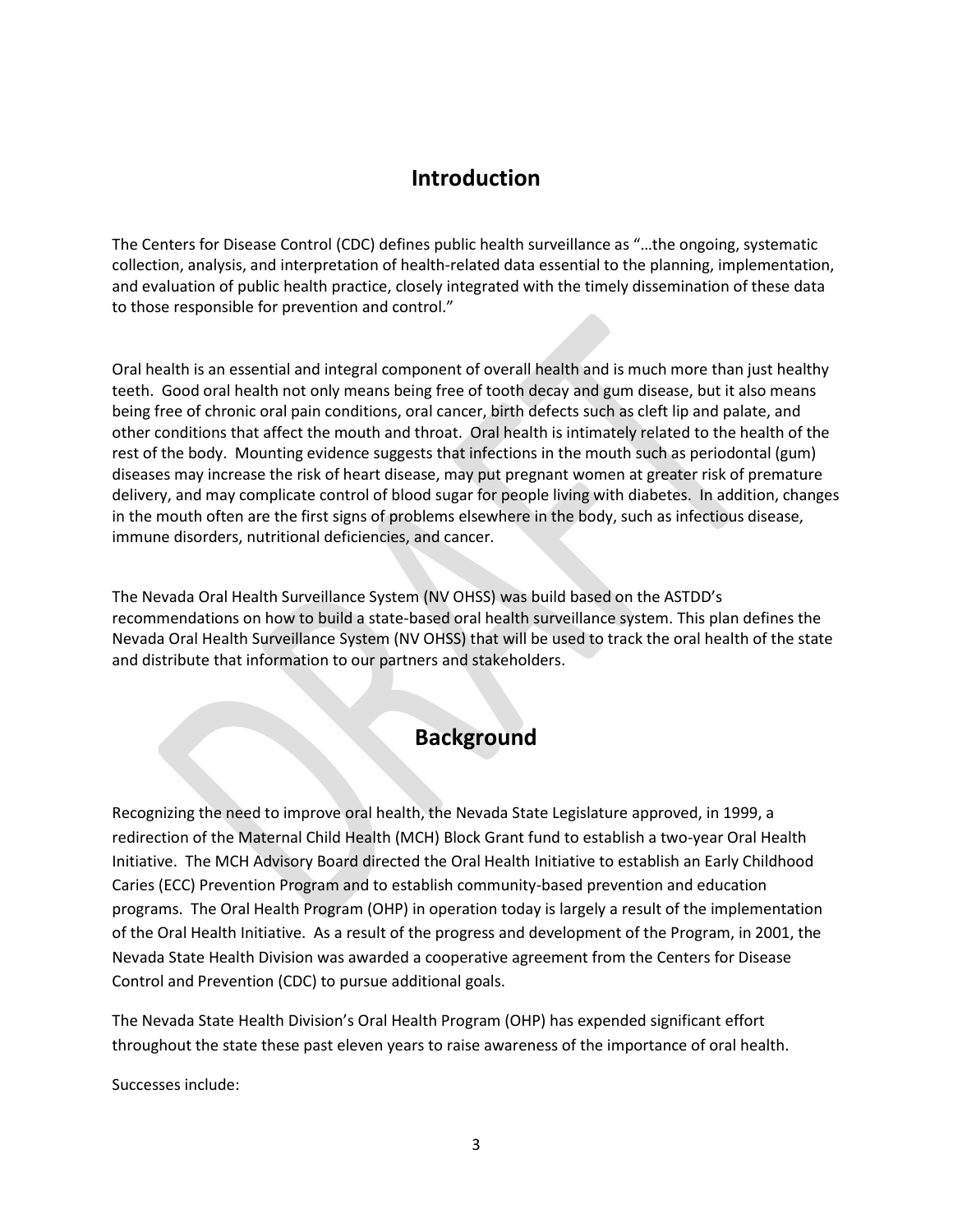- State Oral Health Program in statute (NRS 439.2791)
- State Oral Health Advisory Board in statute (NRS 439.2792)
- Cooperative agreement with the CDC Division of Oral Health
- Maintaining and improving NV OHSS
- Identifying high risk population and address oral health disparities
- Organizing regional oral health coalitions
- Educating community health professionals on measures to prevent or reduce oral health disease
- Supporting community water fluoridation
- Supporting school-based dental sealant programs
- Initiated Crackdown on Cancer (CoC) program
- Legislature enacted licensure by credential for dentists and dental hygienists (2001)
- Legislature enacted public health endorsement for dental hygienists licensed in Nevada (2001)
- Conducted Basic Screening Survey (BSS) for preschool children in 2004 and 2007
- Conducted Basic Screening Survey (BSS) for third graders in 2003, 2006 and 2008
- Conducted Basic Screening Survey (BSS) for seniors in 2005
- Conducted Basic Screening Survey (BSS) for special needs in 2008
- Included oral health questions in the Behavioral Risk Factor Surveillance System (BRFSS) since 1996, and oral health module from 2002-2007
- Include oral health questions in the Youth Risk Behavior Survey (YRBS), beginning in 2009
- Collaborated with the St. Mary's Special Supplemental Nutrition Program for Woman, Infants and Children (WIC)Family Program to include fluoride varnish applications

# NV OHP Staffing: **Oral Health Program Manager 1.0 FTE** 1.0 FTE Oral Health Fluoridation Specialist/Educator 1.0 FTE Oral Health Evaluation Specialist/Program Coordinator 1.0 FTE Oral Health Administrative Assistant 1.0 FTE Oral Health Sealant Coordinator 0.5 FTE Oral Health Biostatistician 0.5 FTE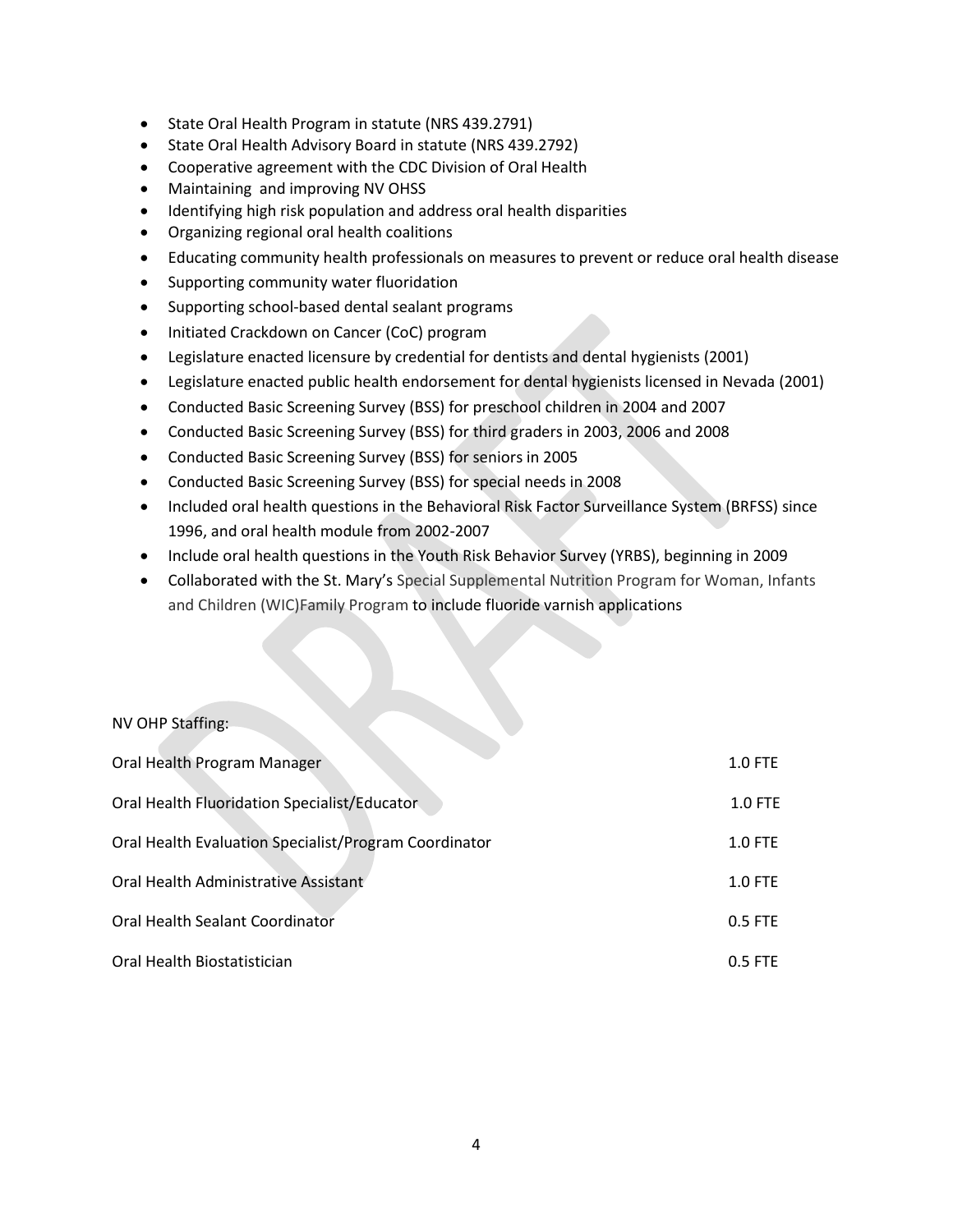### **Members of the Nevada Oral Health Advisory Board Committee**

In 2009 the Nevada Legislature passed AB 136 which establishes statutory authority for the State Oral Health Advisory Committee. The Advisory Committee consists of 13 members, including, without limitations, one or more persons who are representatives of:

- Public health care professionals and educators
- Providers of oral health care
- Persons knowledgeable in promoting and educating the public on oral health issues
- National dental and other oral health organizations and their local or state chapters

Members of the Nevada Oral Health Advisory Committee are affiliated with:

- Catholic Healthcare West
- College of Southern Nevada
- Communities in Schools of Nevada
- Community Coalition for Oral Health (CCOH) Southern Nevada
- Department of Employment and Rehabilitation
- Family to Family Northwest
- Head Start Advisory Board
- Maternal Child Health State Advisory Board
- Mental Health and Developmental Services
- Nevada Dental Association
- Nevada Governor's Council on Developmental Disabilities
- Nevada Health Center, Inc.
- Nevada Interagency Transition Advisory Board
- Nevada State Board of Dental Examiners
- Nevada Vocational Rehabilitation Council
- Northern Nevada Dental Association
- Nurse Family Partnership Advisory Board
- Southern Nevada Early Childhood Advisory Council
- Southern Nevada Health District
- Southern Nevada Maternal Child Health Coalition
- Southern Region Child Death Review Committee
- University of Southern Nevada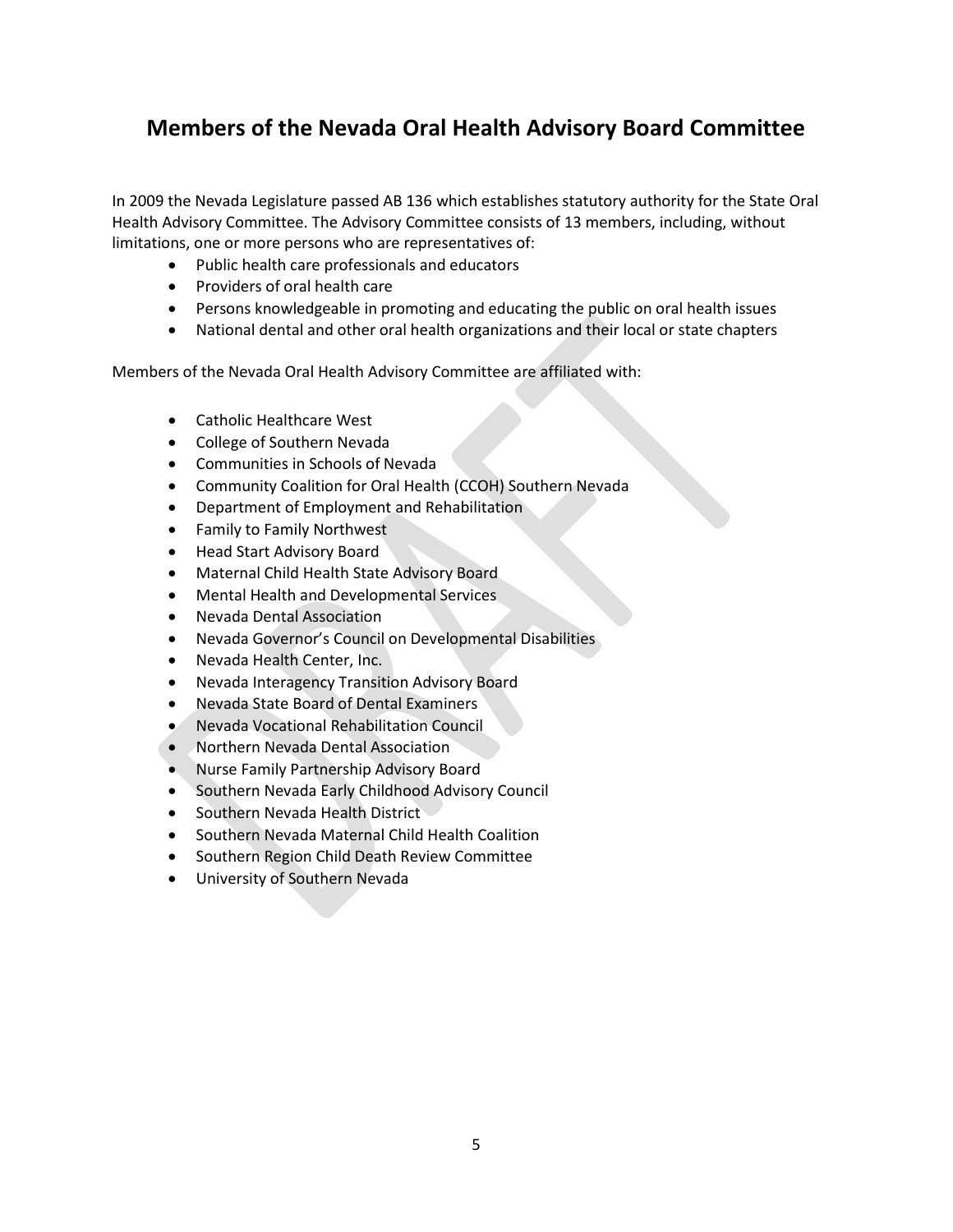## **Nevada Oral Health Surveillance System (NV OHSS)**

#### **Purpose**

The purpose of the NV OHSS is to provide a systematic and ongoing data collection system for oral health stakeholders to monitor the prevalence of oral diseases and the risk factors influencing oral health that affect the population of Nevada. The oral health indicators identified in this plan will be used to describe the burden of oral disease and to support program planning and policy development. Those indicators will be consistent, where feasible, with the indicators used in the national oral health community.

#### **Goal**

- Monitor the Nevada population based oral disease burden and trends
- Measure changes in oral health
- Assess oral health prevention activities
- Assess access to oral health services for all underserved Nevadans
- Provide consistent data and recommendations to the Oral Health Program (OHP) and oral health stakeholders

#### **Objectives**

- Collect and serve as a central repository for oral health data
- Maintain appropriate data sets
- Develop new data sets
- Enhance the quality and quantity of data
- Research new data sources
- Analyze and interpret data
- Identify data gaps
- Generate representative summary reports
- Report data to national surveillance systems
- Review and update the surveillance plan
- Maintain partnerships with secondary data collection partners
- Generate new collaborative partnerships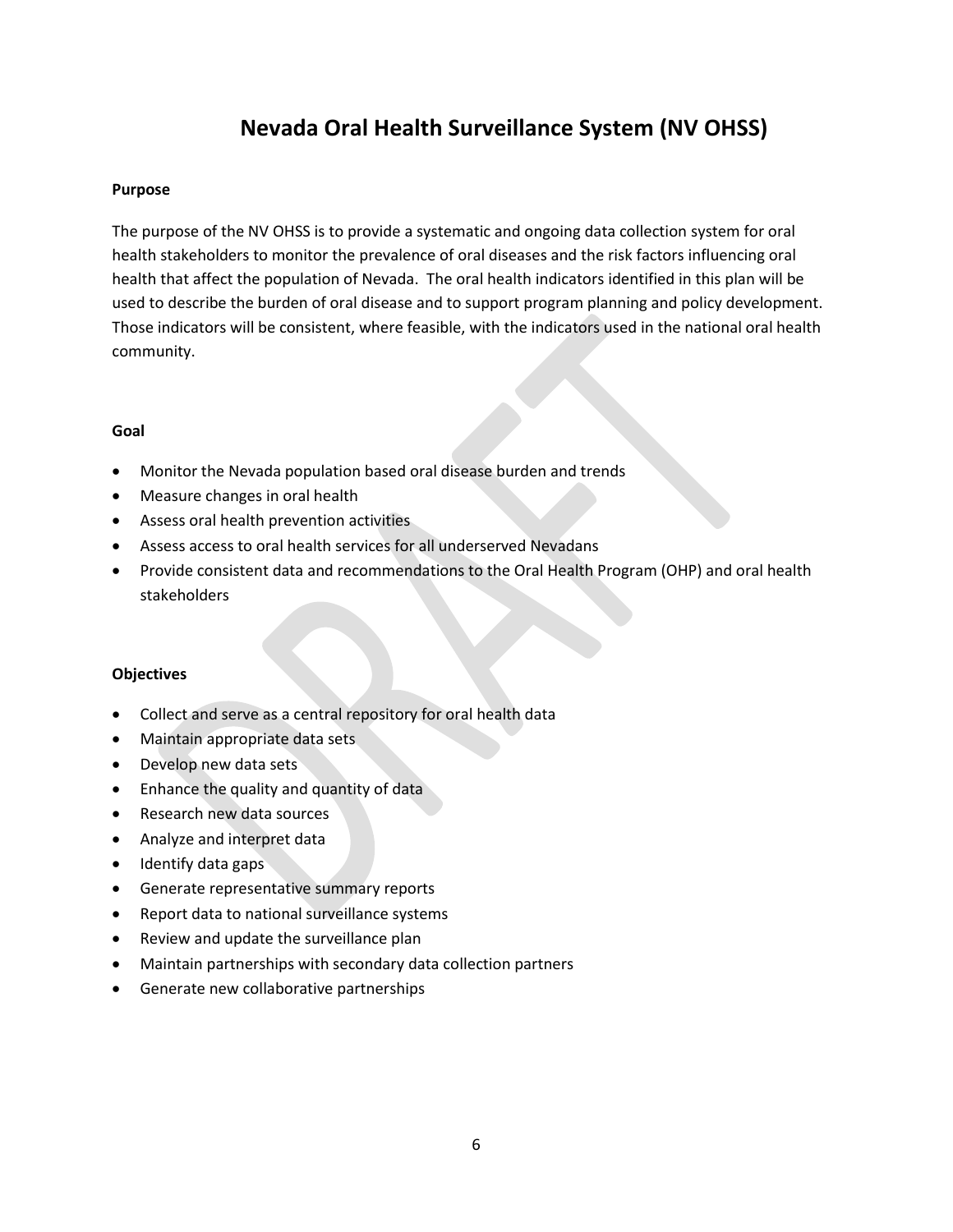### **Nevada Logic Model for Oral Health Surveillance**

The logic model illustrates surveillance inputs, activities, products, outcomes and distal outcomes.

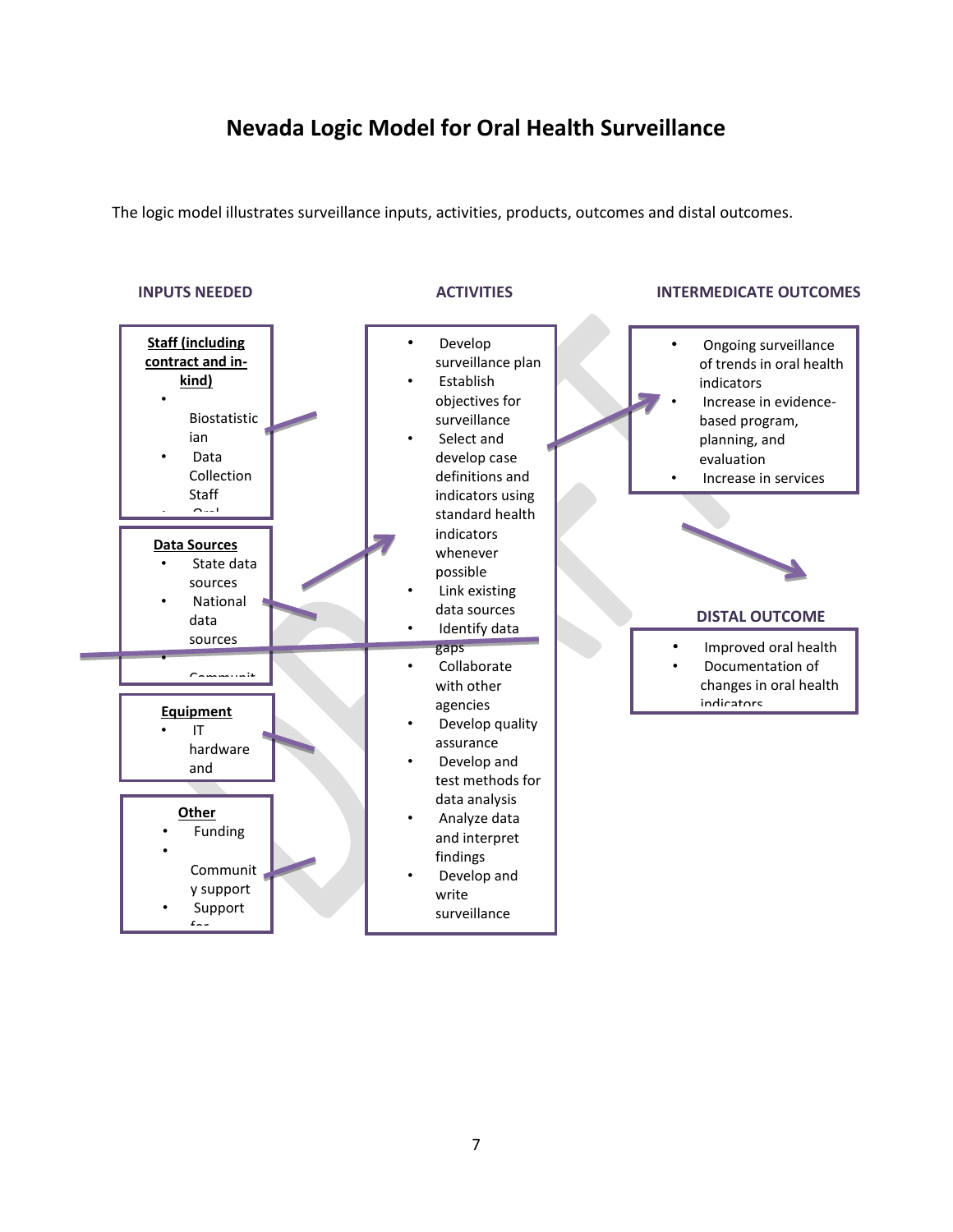### **NV OHSS Data Collaboration**

The NV OHSS has collected consistent data over the past ten years through primary and secondary data collection. Primary data is collected by the Oral Health Program through surveys, and secondary data is collected by different state agencies and national organizations. Partnerships have been formed through the collaborative effort of designing and implementing the NV OHSS, which include data sharing, data collection and data dissemination. Without these partnerships the NV OHSS would have limited data available. Several data points measuring the same indicators are necessary to produce trends. These trends are used to identify areas were problems may be growing and where attention is needed to address the problem.

These partnerships include:

- Association of State and Territorial Dental Directors (ASTDD)
- City of Henderson (Water Treatment Plant)
- College of Southern Nevada (CSN)
- Nevada Department of Health and Human Services, Division of Health Care Financing and Policy (DHCFP)
- Nevada Department of Health and Human Services , Nevada Head Start Program (HS)
- Nevada Department of Health and Human Services, Mental Health
- Nevada Department of Education (DOE)
- Nevada State Health Division, Primary Care Office (PCO)
- Nevada State Health Division, Central Cancer Registry (NCCR)
- Nevada State Health Division, Environmental Protection (NDEP)
- Nevada State Health Division, Newborn Screening (NBOMS)
- Nevada State Health Division, Office of Health Statistics and Surveillance (OHSS)
- Nevada Oral Health Coalitions
- Nevada State Board of Dental Examiners (NSBDE)
- Nevada State Oral Health Advisory Committee (OHAC)
- Southern Nevada Water Authority
- Truckee Meadow Community College (TMCC)
- University of Nevada, Las Vegas (UNLV)
- University of Nevada, Las Vegas, School of Dental Medicine (UNLV/SDM)
- University of Nevada, Reno (UNR)
- Special Supplemental Nutrition Program for Women, Infants and Children (WIC)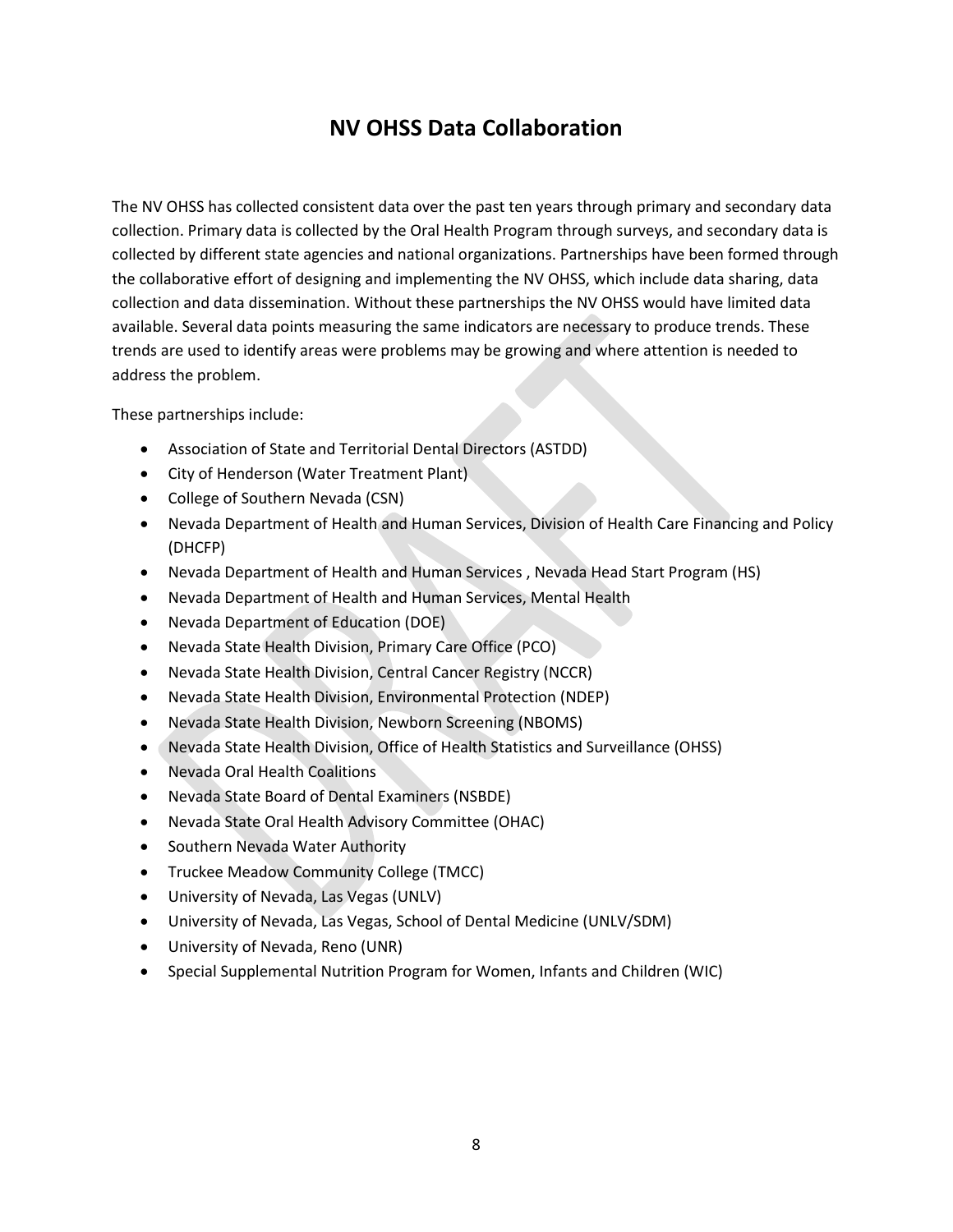## **NV OHSS Data Source Description**

#### **Annual EPSDT Report (Form CMS-416) - Secondary Data**

The Early and Periodic Screening, Diagnostic, and Treatment (EPSDT) service is Medicaid's comprehensive and preventive child health program for individuals under the age of 21.The Annual EPSDT report (CMS-416) provides basic information on participation in the Medicaid child health program. The statute requires that States provide the following: (1) the number of children provided child health screening services, (2) the number of children referred for corrective treatment, (3) the number of children receiving dental services, and (4) the State's results in attaining goals set for the state under section 1905(r) of the Act. The form CMS-416 was developed to collect this information. The information is used to assess the effectiveness of State EPSDT programs in terms of the number of children (by age group and basis of Medicaid eligibility), who are provided child health screening services, are referred for corrective treatment, and the number receiving dental services. Child health screening services are defined for purposes of reporting on this form as initial or periodic screens required to be provided according to a State's screening periodicity schedule.

- $\triangleright$  Number of eligible EPSDT individuals (<21)
- $\triangleright$  Number of eligible EPSDT individuals (<21) receiving any dental services
- $\triangleright$  Number of eligible EPSDT individuals (<21) receiving preventive dental services
- $\triangleright$  Number of eligible EPSDT individuals (children 0-20) receiving dental treatment services

#### **Association of State & Territorial Dental Directors (ASTDD) State Synopsis - Secondary Data**

The State Synopsis questionnaire is sent to the directors of dental programs in all 50 states, the District of Columbia, and to U.S.-associated jurisdictions, which include American Samoa, Guam, the Commonwealth of Northern Mariana Islands, the Commonwealth of Puerto Rico, the Federated States of Micronesia (2002 only), the Republic of Palau, and the U.S. Virgin Islands. ASTDD's Data Committee develops and pilot-tests the questionnaire every year.

#### **Basic Screening Survey (BSS) - Primary Data**

The Association of State and Territorial Dental Directors (ASTDD) developed the Basic Screening Survey (BSS). The primary purpose of the BSS is to provide a framework for obtaining oral health data that is inexpensive and easy to implement; yet always consistent. The BSS provides a suggested oral health questionnaire to be filled out by each participant (or their guardian) and a template to record the screening data. A screening is intended to identify gross dental or oral lesions, and is conducted by dentists, dental hygienists, or other appropriate health care workers, in accordance with applicable state law. The information gathered through a screening survey is at a level consistent with monitoring the national health objectives found in the United States Public Health Service's Healthy People document.

#### Head Start Survey

- $\triangleright$  Percent of screened children (3-5) with early childhood caries
- $\triangleright$  Percent of screened children (3-5) with caries experience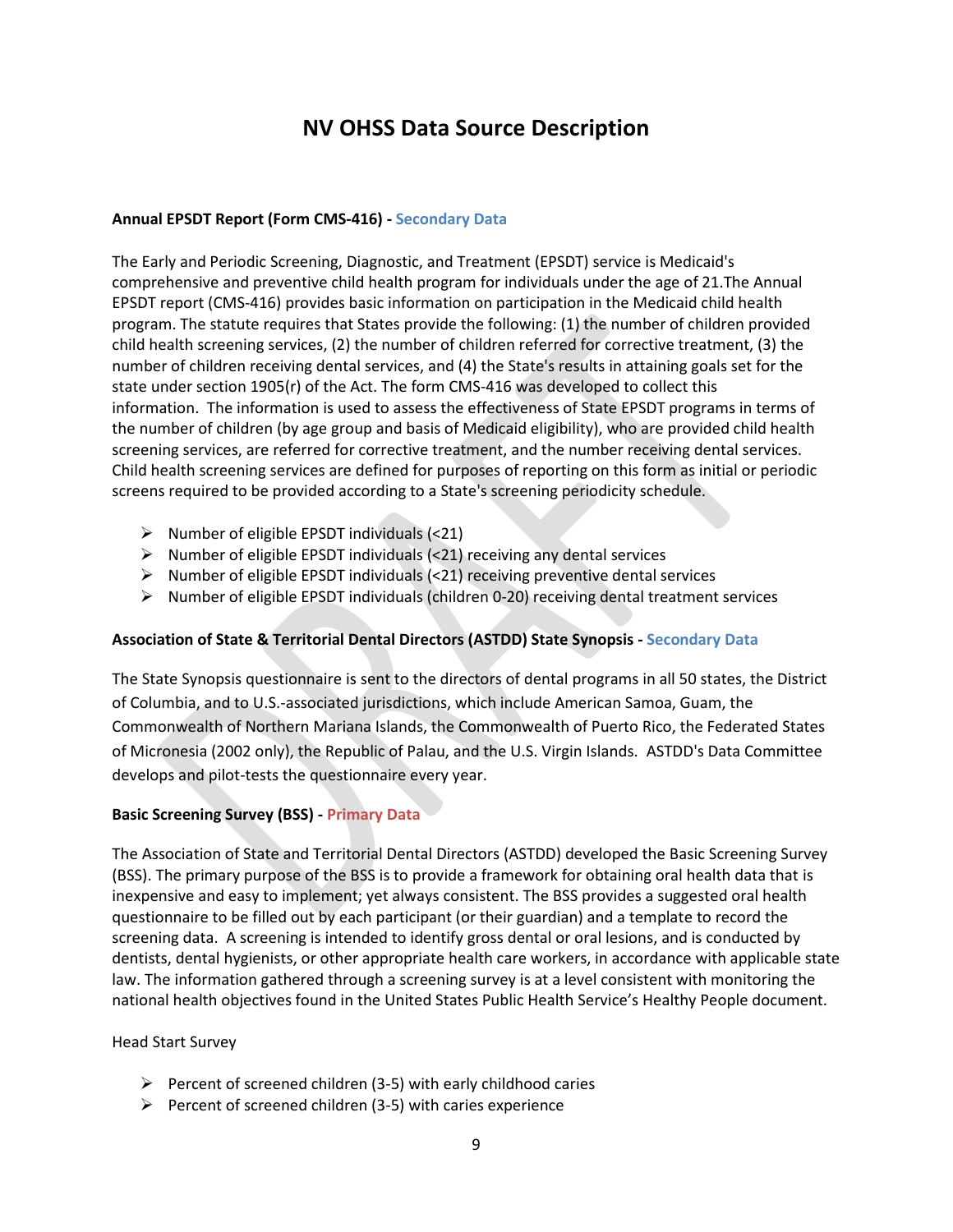- $\triangleright$  Percent of children (3-5) with untreated decay
- Percent of screened children (3-5) in need of urgent care
- $\triangleright$  Percent of screened children (3-5) with dental visit in past year
- Percent of screened children (3-5) by main reason for not receiving dental care
- $\triangleright$  Percent of screened children (3-5) with access to dental insurance

#### Third Grade Survey

- $\triangleright$  Percent of screened third graders with caries experience
- $\triangleright$  Percent of third graders with untreated decay
- $\triangleright$  Percent of screened third graders with sealants
- $\triangleright$  Percent of screened third graders in need of urgent care
- $\triangleright$  Percent of screened third graders with dental visit in past year
- $\triangleright$  Percent of screened third graders by main reason for last dental visit
- $\triangleright$  Percent of screened third graders by main reason for not receiving dental care
- $\triangleright$  Percent of screened third graders with dental insurance

#### Senior Survey

- $\triangleright$  Percent of screened seniors with caries experience
- $\triangleright$  Percent of screened seniors with untreated decay
- $\triangleright$  Percent of screened seniors who are edentulous
- $\triangleright$  Percent of screened seniors in need of urgent care
- $\triangleright$  Percent of screened seniors with dental visit in past year
- $\triangleright$  Percent of screened seniors by main reason for last dental visit
- $\triangleright$  Percent of screened seniors with dental insurance
- $\triangleright$  Percent of screened seniors by main reason for not going to dentist

#### Special Needs Survey-Developmental and Mental Health

- $\triangleright$  Percent of screened clients with caries experience
- $\triangleright$  Percent of screened clients with untreated decay
- $\triangleright$  Percent of screened clients with gingivitis
- $\triangleright$  Percent of screened clients who are edentulous
- $\triangleright$  Percent of screened clients in need of urgent care
- $\triangleright$  Percent of screened clients with dental visit in past year
- $\triangleright$  Percent of screened clients by main reason for last dental visit
- $\triangleright$  Percent of screened clients with dental insurance

#### **Behavioral Risk Factor Surveillance System (BRFSS) - Secondary Data**

The BRFSS is an annual telephone health survey of non-institutionalized adults age 18 and older conducted within the 50 states along with the District of Columbia, Puerto Rico, Guam, and the U.S. Virgin Islands. BRFSS is funded by the Center for Disease Control and Prevention (CDC) and supplemented by state program funds. The BRFSS contains a set of core modules that all states must ask without modification every year, and rotating core modules that all states must ask without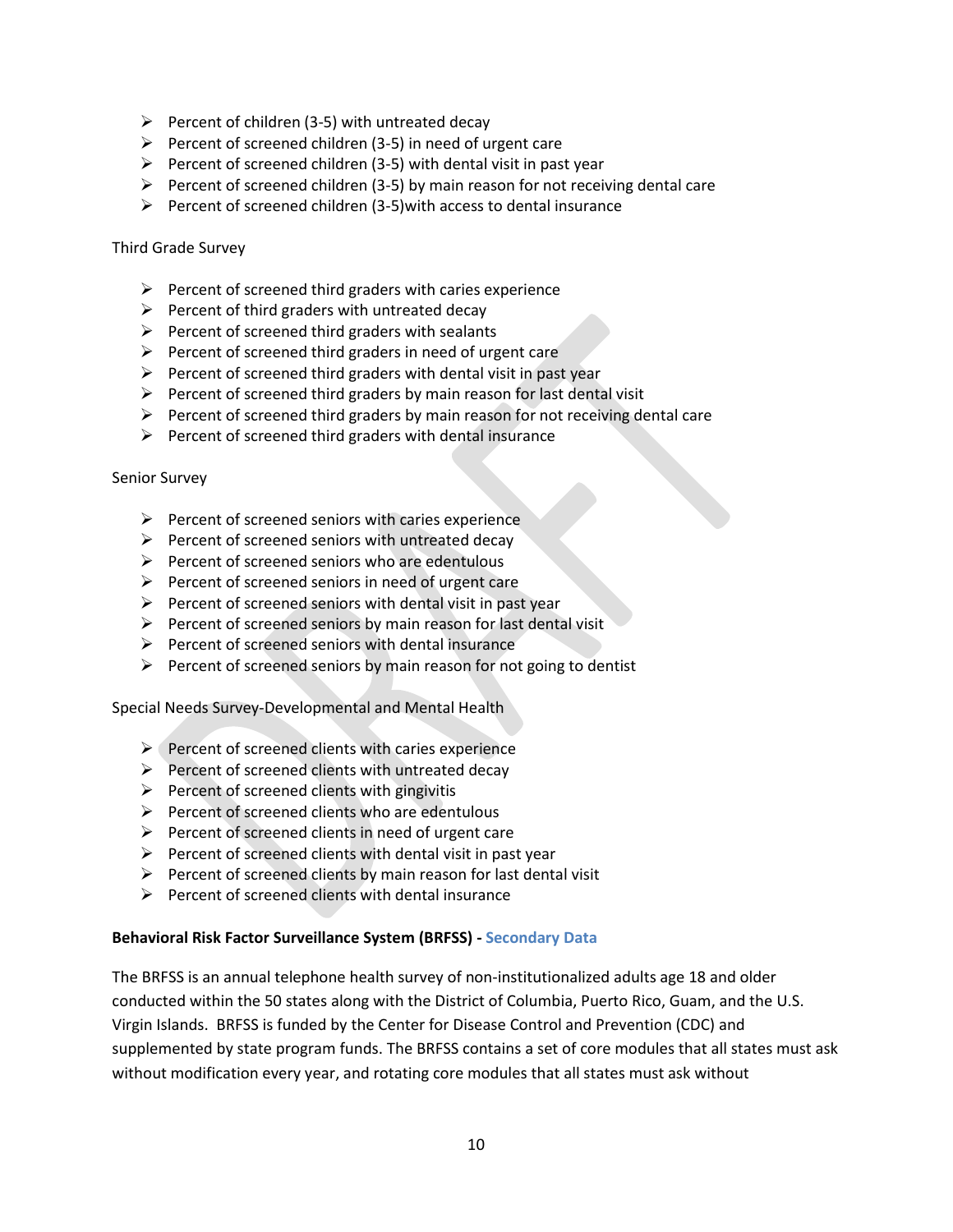modification every other year. The oral health module is a rotating core module and is conducted every other year.

- $\triangleright$  Percent of surveyed adults 18 and older with dental visit in past year
- $\triangleright$  Percent of surveyed adults 18 and older with teeth cleaning in past year
- $\triangleright$  Percent of surveyed adults 18 and older with dental coverage
- $\triangleright$  Percent of surveyed adults 18 and older who lost any teeth due to decay or gum disease
- $\triangleright$  Percent of surveyed adults aged 35-44 who have never lost a permanent tooth due to caries or gum disease
- Percent of surveyed adults 65+ who have lost six or more teeth due to decay or gum disease
- $\triangleright$  Percent of surveyed adults 65+ who have lost all their natural teeth due to decay or gum disease
- $\triangleright$  Percent of surveyed adults 65+ by main reason for not going to dentist
- $\triangleright$  Percent of surveyed adults 18 and older who are current smokers
- $\triangleright$  Percent of surveyed adults 18 and older with diabetes who had a dental visit in past year

#### **Crackdown on Cancer (CoC) - Secondary Data**

Crackdown on Cancer (CoC) is a project sponsored by the UNLV/SDM and supported with tobacco settlement funding. It strives to fight youth tobacco use through professional intervention. This is done by educating high school youth about the health risks associated with tobacco usage. Dentists and dental hygienists give a factual presentation and then provide screenings for those students who have a signed permission slip. The screenings are done for each tooth and also include a screening for any signs of oral cancer. The students are provided a diagnostic report and the school gets a copy of the district and state report. The data sheets are forwarded to UNLV/SDM where they are entered into a database. The screenings begin and end with the school year. There are two screening teams. One is in northern Nevada and one in southern Nevada. Each has a mobile dental unit. The mobile units have the necessary equipment to provide a professional screening.

- $\triangleright$  Percent of screened adolescents with caries experience
- $\triangleright$  Percent of screened adolescents with untreated decay
- $\triangleright$  Percent of screened adolescents with sealants
- $\triangleright$  Percent of screened adolescents with dental visit
- $\triangleright$  Percent of screened adolescents with some level of dental coverage
- $\triangleright$  Percent of screened adolescents that use tobacco
- $\triangleright$  Number of screened adolescents who received tobacco counseling

#### **Dental Workforce Survey - Secondary Data**

A survey conducted by the University of Nevada School of Medicine and University of Nevada, Reno (UNR) to determine the workforce needs in Nevada and make recommendations to legislatures. The study's questionnaires were mailed to all licensed dentists and hygienists in Nevada.

- $\triangleright$  Estimated dentists who work as full time equivalents (FTE) per 100,000 population
- $\triangleright$  Surveyed dentists average age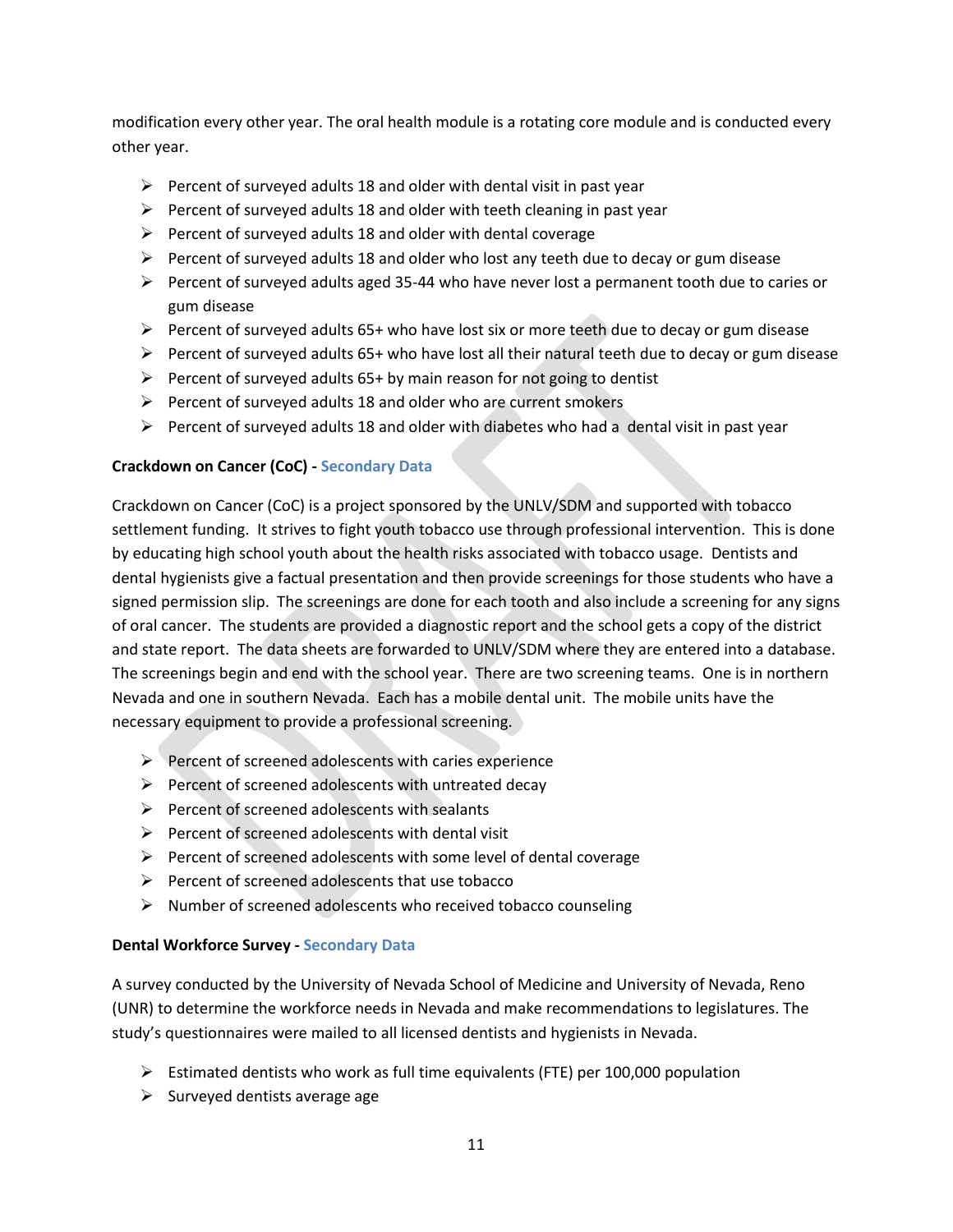- $\triangleright$  Percent of surveyed dentists revenue from patients with government insurance
- $\triangleright$  Surveyed hygienists average age
- $\triangleright$  Estimated hygienists who work as full time equivalents (FTE) per 100,000 population

#### **Free/Reduced Lunch Report - Secondary Data**

The National School Lunch Program provides nutritious lunches and the opportunity to practice skills learned in classroom nutrition education. Meal cost is established by household income information provided to the school district by each student participating in the program. This program also offers after school snacks in sites that meet eligibility requirements. The school district publishes a report every school year which contains information about each school and the number of children eligible for the free/reduced lunch program.

 $\triangleright$  Number of children, Grade K-12 with free/reduced lunch

#### **Head Start Program Information Report (HS PIR) - Secondary Data**

The Office of Head Start Program Information Report (HS PIR) provides comprehensive data on the services, staff, children, and families served by over 2,500 Head Start and Early Head Start programs nationwide. Most data are collected annually, although grantees are required to report enrollment on a monthly basis. All grantees and delegates are required to submit Program Information Reports for each Head Start or Early Head Start program operated.

- $\triangleright$  Percent of enrolled Head Start children (0-3) with dental home by end of school year
- $\triangleright$  Percent of enrolled Head Start children (3-5) with dental home by end of school year
- $\triangleright$  Percent of enrolled Head Start children (3-5) who received dental exams
- $\triangleright$  Percent of enrolled Head Start children (3-5) in need of dental treatment
- $\triangleright$  Percent of enrolled Head Start children (3-5) who received treatment

#### **Health Centers with Oral Health Component - Secondary Data**

Health Centers are community-based and patient-directed organizations that serve population with limited access to health care. These include low-income populations, the uninsured, those with limited English proficiency, migrant and seasonal farm workers, individuals and families experiencing homelessness, and those living in public housing.

 $\triangleright$  Number of Health Centers with oral health component

#### **Health Professional Shortage Area Designations (HPSA) - Secondary Data**

A Health Professional Shortage Area (HPSA) is an area that has been designated as having a shortage of primary medical, dental, or mental health providers. A database (HPSA Find) is maintained by HRSA, an agency of the U.S. Department of Health and Human Services. HRSA is the primary federal agency for improving access to health care services for people who are uninsured, isolated, or medically vulnerable. HPSA Find lists HPSA areas by State, county and discipline (i.e. primary medical care, dental or mental). The Primary Care Office, a program within the Nevada State Health Division, will analyze an area to determine if it meets the HPSA criteria. The findings are sent to HRSA for review. If that area meets the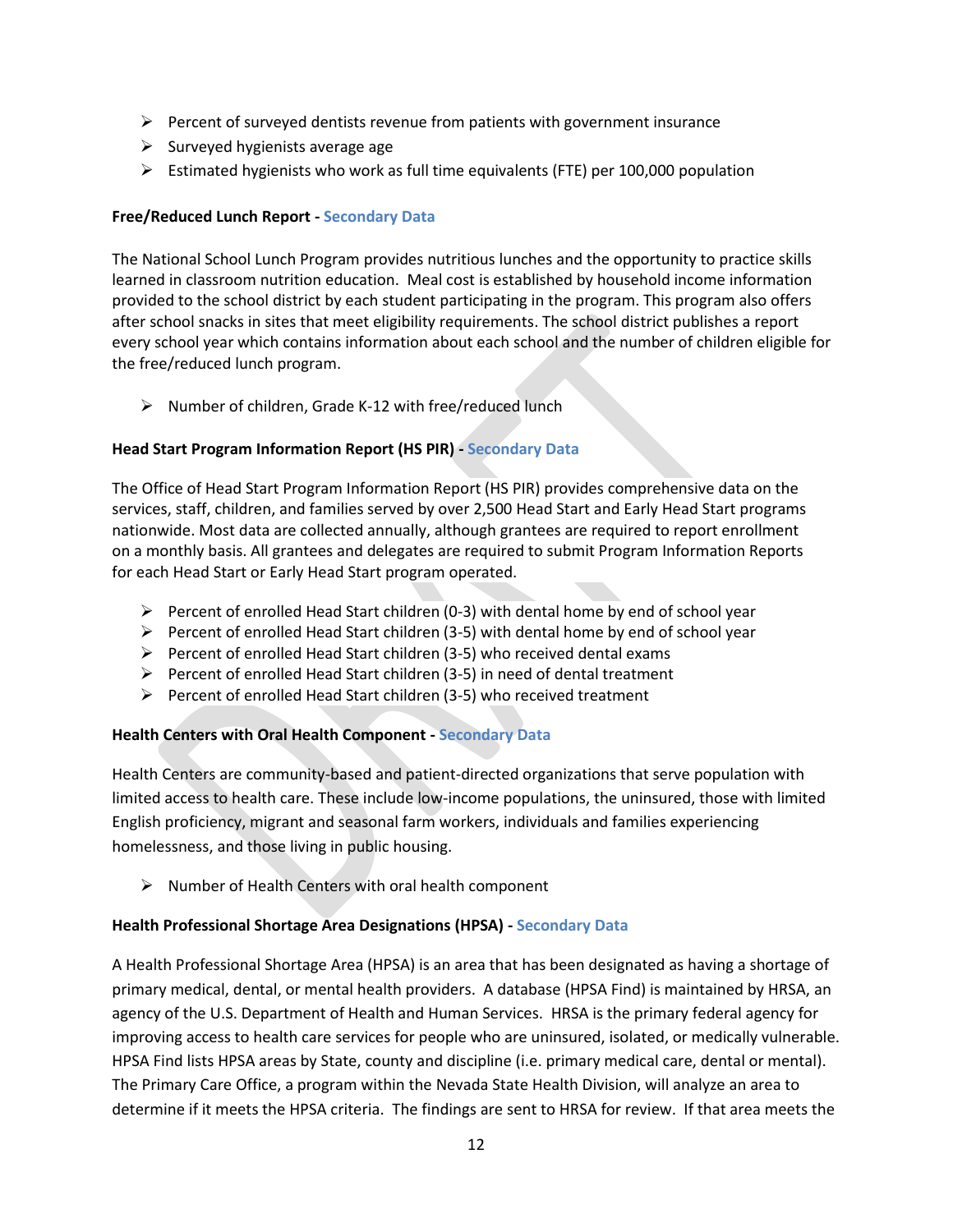criteria, it is added to HPSA Find. Once an area has been designated as a HPSA it is reevaluated in three years.

 $\triangleright$  Number of counties without an enrolled Medicaid dentist

#### **Healthy People 2010 (HP2010) - Secondary Data**

Healthy People 2010 are a set of health objectives for the Nation to achieve over the first decade of the new century. It can be used by many different people, States, communities, professional organizations, and others to help them develop programs to improve health. Healthy People 2010 build on initiatives pursued over the past two decades. The 1979 Surgeon General's Report, *Healthy People*, and *Healthy People 2000: National Health Promotion and Disease Prevention Objectives* both established national health objectives and served as the basis for the development of State and community plans. Like its predecessors, Healthy People 2010 was developed through a broad consultation process, built on the best scientific knowledge and designed to measure programs over time.

 $\triangleright$  Oral Health targets

#### **Kindergarten Health Survey - Secondary Data**

The Nevada Institute for Children's Research and Policy (NICRP) is a research center within the University of Nevada, Las Vegas (UNLV). This kindergarten health survey was designed for parents of children entering kindergarten. The survey was intended to provide a general understanding of the overall health status of children when they enter school. Questionnaires are distributed to all public elementary schools in the state.

- $\triangleright$  Percent of kindergartners with dental exam in past year
- $\triangleright$  Percent of kindergartners with caries experience by dental visit

#### **Medicaid Claims - Secondary Data**

The Department of Health Care Financing and Policy (DHCFP) monitors usage of Medicaid services, and related expenditures though hospital, medical and dental claims made for Medicaid enrollees. Medicaid provides health care to low-income families, as well as aged, blind and disabled individuals in Nevada.

- $\triangleright$  Number of children (0-18) enrolled in Title XIX Medicaid
- $\triangleright$  Number of children (0-18) enrolled in Title XXI SCHIP
- $\triangleright$  Percent of Medicaid eligible individuals less than 21 years of age with any dental service
- $\triangleright$  Number of dentists enrolled as Medicaid billing providers with at least one paid claim in past year
- $\triangleright$  Number of dentists with Medicaid claim greater than 10,000

#### **National Assembly on School-Based Health Care (NASBHC) - Secondary Data**

The National Assembly on School-Based Health Care (NASBHC) is a membership organization that promotes and supports school-based health centers (SBHCs) to assure that all children and adolescents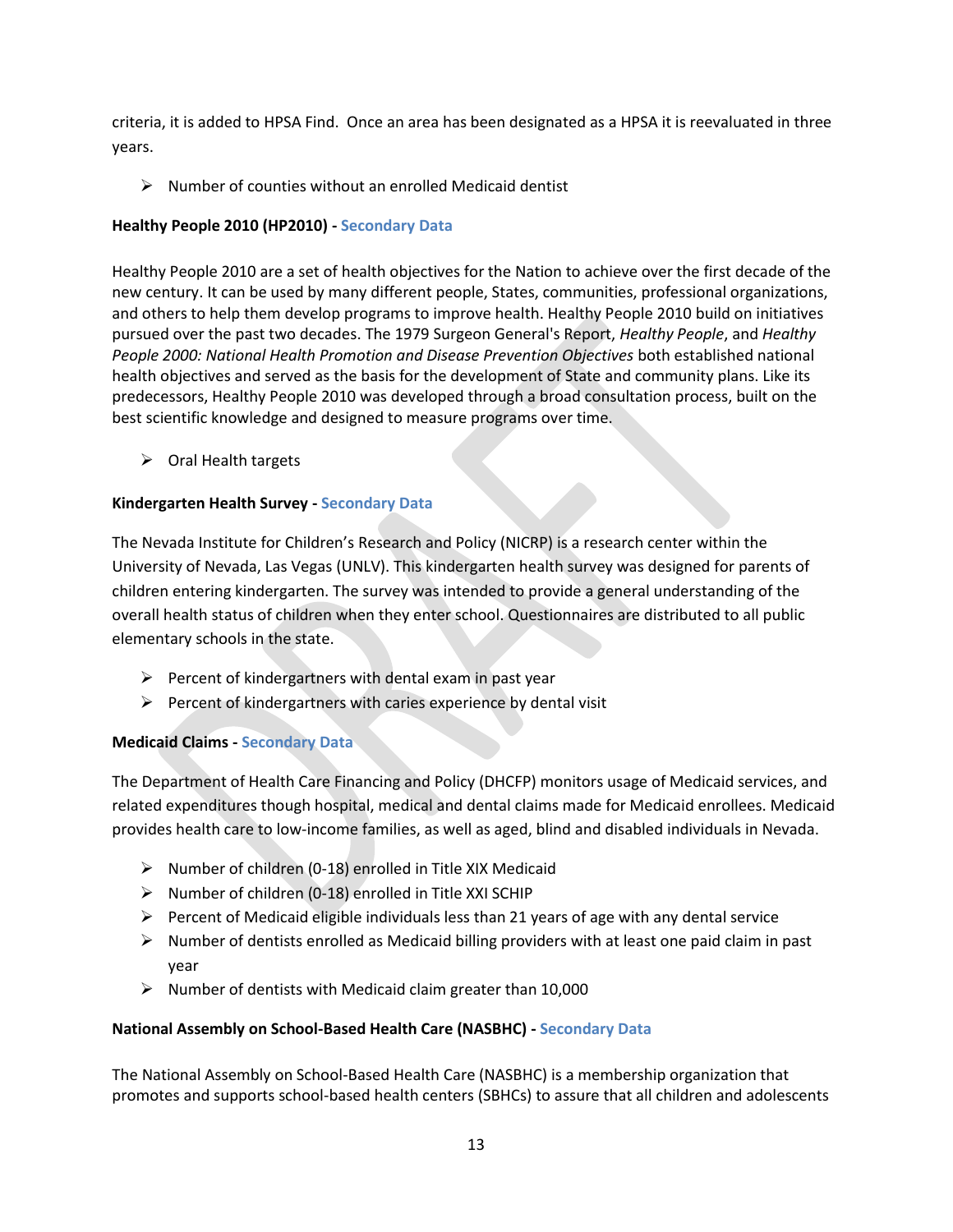receive high quality, comprehensive health care. Their motto *Bringing health care to schools for student success* demonstrates their belief that school-based health centers greatly enhance access to health care for all school-aged children and youth.

 $\triangleright$  Number of school based health centers with oral health component- Dental Care

#### **National Survey of Children with Special Health Care Needs (NSCSHCN) - Secondary Data**

The National Survey of Children with Special Health Care Needs (NSCSHCN) is sponsored by the Maternal and Child Health Bureau of the Health Resources and Services Administration. The survey examines the prevalence of special health care needs among children as well as indicators of the impact of children's conditions on their functional abilities, their health insurance coverage, access to care, family-centered care, and the impact of their conditions on their families.

Percent of children (1-17) with special health care needs

#### **National Survey of Children's Health (NSCH) - Secondary Data**

This National Survey of Children's Health (NSCH) is sponsored by the Maternal and Child Health Bureau of the Health Resources and Services Administration. The survey examines the physical and emotional health of children ages 0-17 years of age. Special emphasis is placed on factors that may relate to wellbeing of children, including medical homes, family interactions, parental health, school and after-school experiences, and safe neighborhoods.

- Parent perception of child's oral health -Percent of children (1-17) with excellent or very good oral health condition
- Parent perception of child's oral health -Percent of children (1-17) with good oral health condition
- $\triangleright$  Parent perception of child's oral health -Percent of children (1-17) with fair/poor oral health condition
- $\triangleright$  Percent of children (1-17) with no preventive dental care visit
- $\triangleright$  Percent of children (1-17) with one or more preventive dental care visits

#### **Nevada Birth Outcomes Monitoring System (NBOMS) - Secondary Data**

The Nevada Birth Outcome Monitoring System (NBOMS; formerly the Birth Defect Registry) is a statewide system used for the collection and analysis of information concerning birth defects and other adverse birth outcomes. Hospital information is gathered for newborns or patients who are under seven years of age that have been diagnosed with one or more birth defects. The program utilizes an "active surveillance" system to track adverse birth outcomes in Nevada.

- $\triangleright$  Number of babies born with cleft lip/cleft palate
- $\triangleright$  Rate of babies born with cleft lip/cleft palate per 1,000 births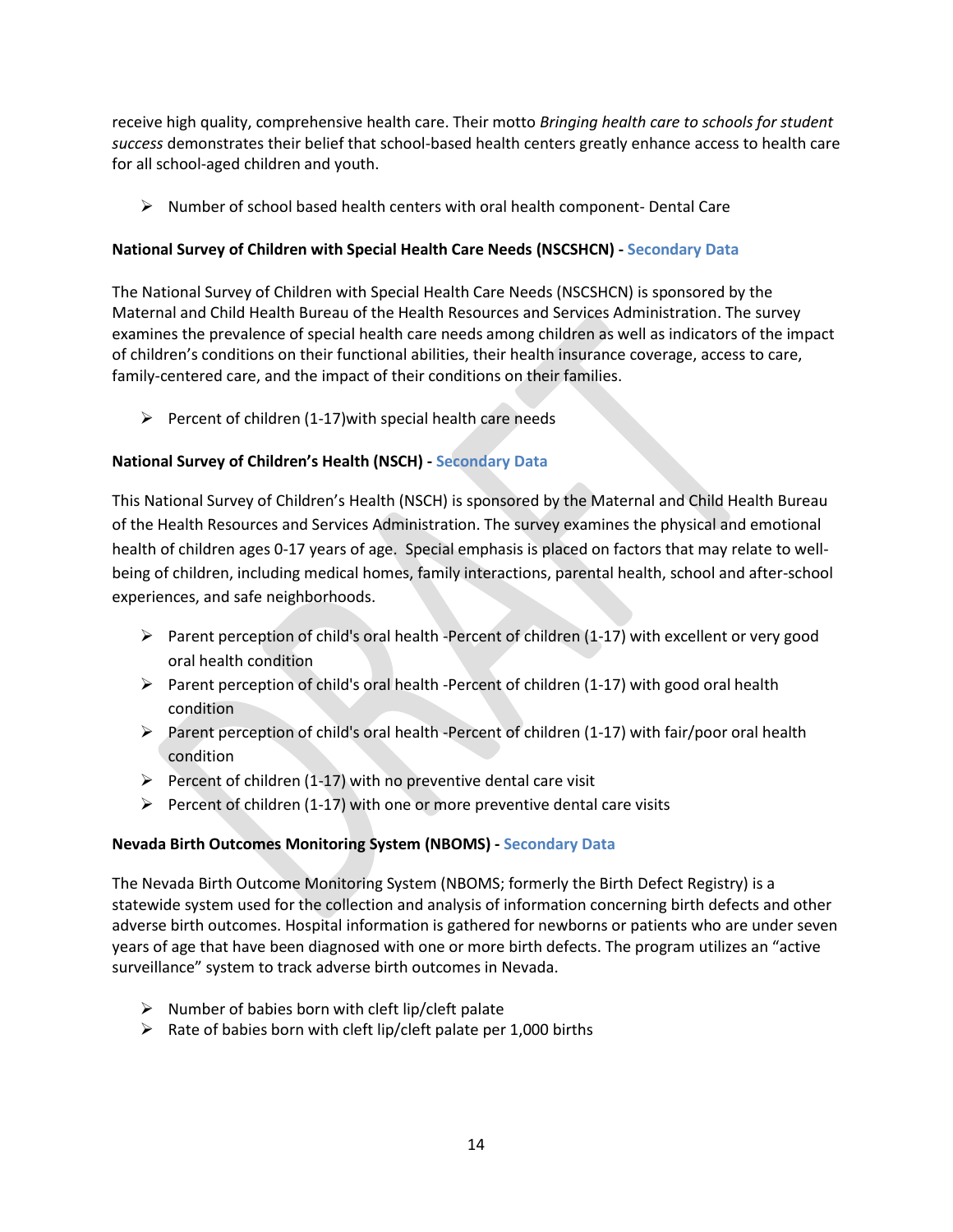#### **Nevada Central Cancer Registry (NCCR) - Secondary Data**

The Nevada Central Cancer Registry (NCCR) is a population-based registry that maintains data on all cancer patients within the State of Nevada. The Registry began collecting cancer incidence data in 1989. The Registry receives data from hospitals, outpatient facilities and pathology laboratories throughout the State of Nevada. The NCCR collects data on all reportable cancers.

- $\triangleright$  Incidence rate of oral and pharyngeal cancer (Age-adjusted per 100,000)
- Mortality rate of oral and pharyngeal cancer (Age-adjusted per 100,000)

#### **Nevada State Board of Dental Examiners (NSBDE) - Secondary Data**

The NSBDE was created by the legislature and charged with the authority to examine for licensure, issue licenses to successful candidates, renew licenses and maintain current information, and regulate the practice of dentistry and dental hygiene in the state. As such, they maintain a list of all Nevada licensed dentists and dental hygienists.

- $\triangleright$  Number of licensed dentists in Nevada
- $\triangleright$  Number of licensed dental hygienists in Nevada

#### **Nevada State Demographer - Secondary Data**

The Nevada State Demographer's office is funded by the Nevada Department of Taxation and is responsible for calculating annual population estimates for Nevada's counties, cities, and towns. The office also estimates population by age, sex, race, and Hispanic origin of Nevada's counties. Population projections are produced on an annual basis as well.

 $\triangleright$  Nevada population

#### **Office of Health Statistics and Surveillance (OHSS) - Secondary Data**

The Office of Health Statistics and Surveillance (OHSS) serves as a central repository for data and surveillance activities within the State of Nevada. The program maintains data sets for live births and deaths recorded in Nevada. OHSS also receives Nevada Inpatient Hospital Discharge Data that is provided by the Center for Health Information Analysis (CHIA) at the University of Nevada, Las Vegas (UNLV).

- $\triangleright$  Number of births
- $\triangleright$  Number of hospitalizations with primary oral disease diagnosis
- $\triangleright$  Number of hospitalizations with primary oral disease diagnosis of oral cavity, salivary glands and jaws
- $\triangleright$  Number of hospitalizations with primary oral disease diagnosis of oral injury (Fracture, Jaw Dislocation, Broken Tooth)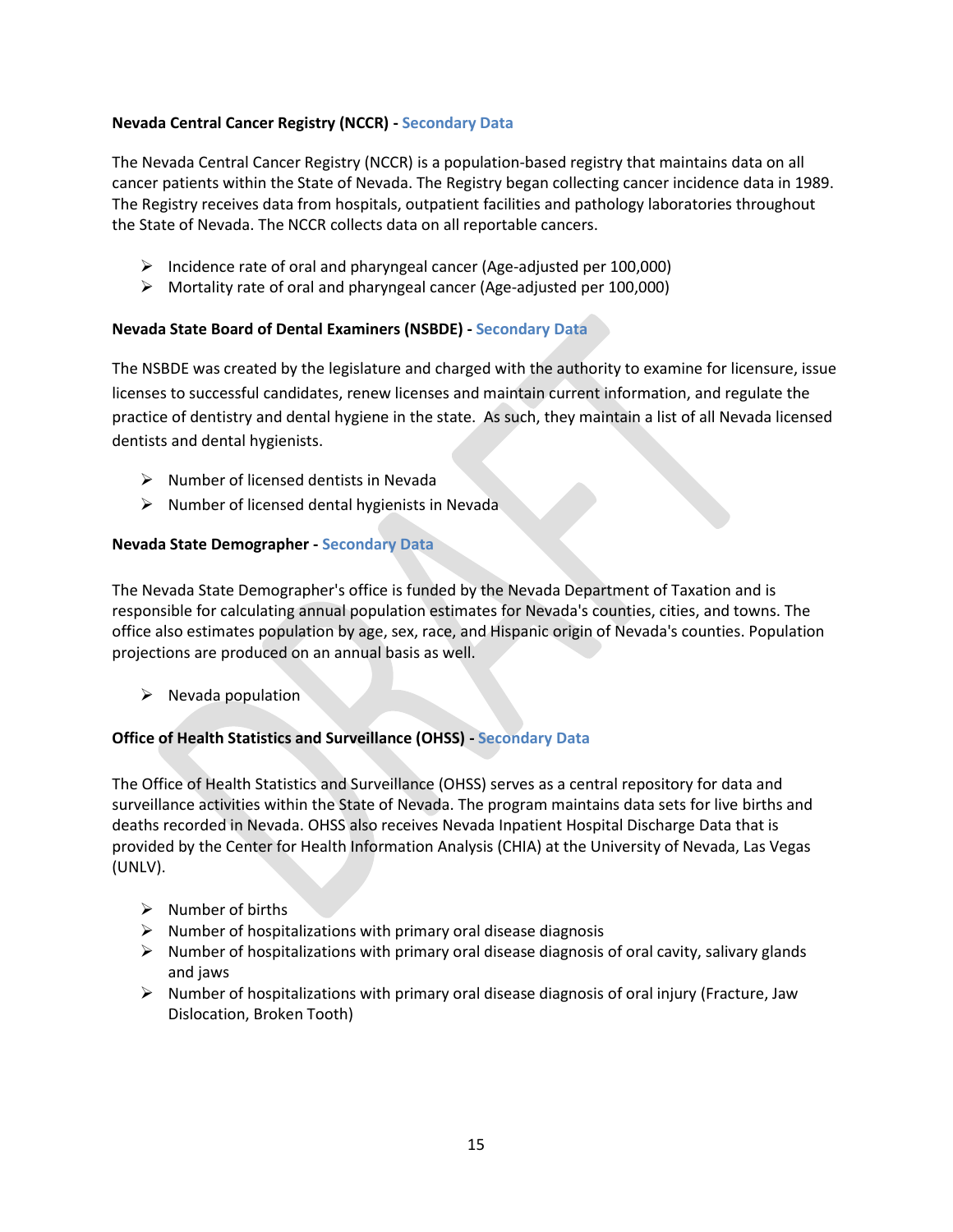#### **Oral Cancer Screening and Counseling Survey (OHP) - Primary Data**

The Nevada State Health Division conducted this survey of dental professionals to gather information on the detection and prevention of oral cancer statewide. Its purpose was to determine if more education about oral cancer prevention techniques are needed in the dental community.

- $\triangleright$  Percent of patients with oral cancer exam
- $\triangleright$  Percent of patients with tobacco counseling
- $\triangleright$  Percent of patients with alcohol counseling

#### **Water Fluoridation Reporting System (WFRS) - Secondary Data**

WFRS is a tool that helps states to manage the quality of their water fluoridation programs. WFRS information also is the basis for national reports that describe the percentage of the U.S. population on public water systems who receive optimally fluoridated drinking water. The system was developed by the CDC in partnership with the ASTDD to provide states with a management and tracking tool. Fluoridation and population information is provided by (Nevada Department of Environmental Protection (NDEP) and then entered into WFRS.

 $\triangleright$  Percent of population with fluoridated water

#### **Youth Risk Behavior Survey** *(YRBS)* **- Secondary Data**

The Youth Risk Behavior Survey (YRBS) was developed to monitor priority health risk behaviors that contribute to the leading causes of death, disability, and social problems among youth and adults in the United States. These behaviors, often established during childhood and early adolescence, include: 1) tobacco use, 2) unhealthy dietary behaviors, 3) inadequate physical activity, 4) alcohol and drug use, 5) sexual behaviors that contribute to unintended pregnancy and sexually transmitted diseases, including HIV infection, and 6) Behaviors that contribute to unintentional injuries and violence. In addition, the YRBS monitors general health status and the prevalence of obesity and asthma. The YRBS is comprised of school based surveys of representative samples of 7th through 12th grade students. These surveys are conducted every two years, usually during the spring semester. School level data are conducted in classrooms by middle and high school students, via self-administered paper and pencil questionnaires. Completion of the survey is voluntary and confidential.

- $\triangleright$  Percent of youth with dental visit in past year
- $\triangleright$  Percent of youth who smoked cigarettes on one or more of the past 30 days
- $\triangleright$  Percent of youth reporting using chewing tobacco, sniff or dip in past 30 days
- $\triangleright$  Percent of youth reporting using alcohol in past 30 days
- $\triangleright$  Percent of youth reporting to rarely or never wear a seat belt when riding in a car
- $\triangleright$  Percent of youth who ride a bicycle who rarely or never wear a bicycle helmet
- $\triangleright$  Percent of youth who use rollerblades or ride a skateboard who rarely or never wear a helmet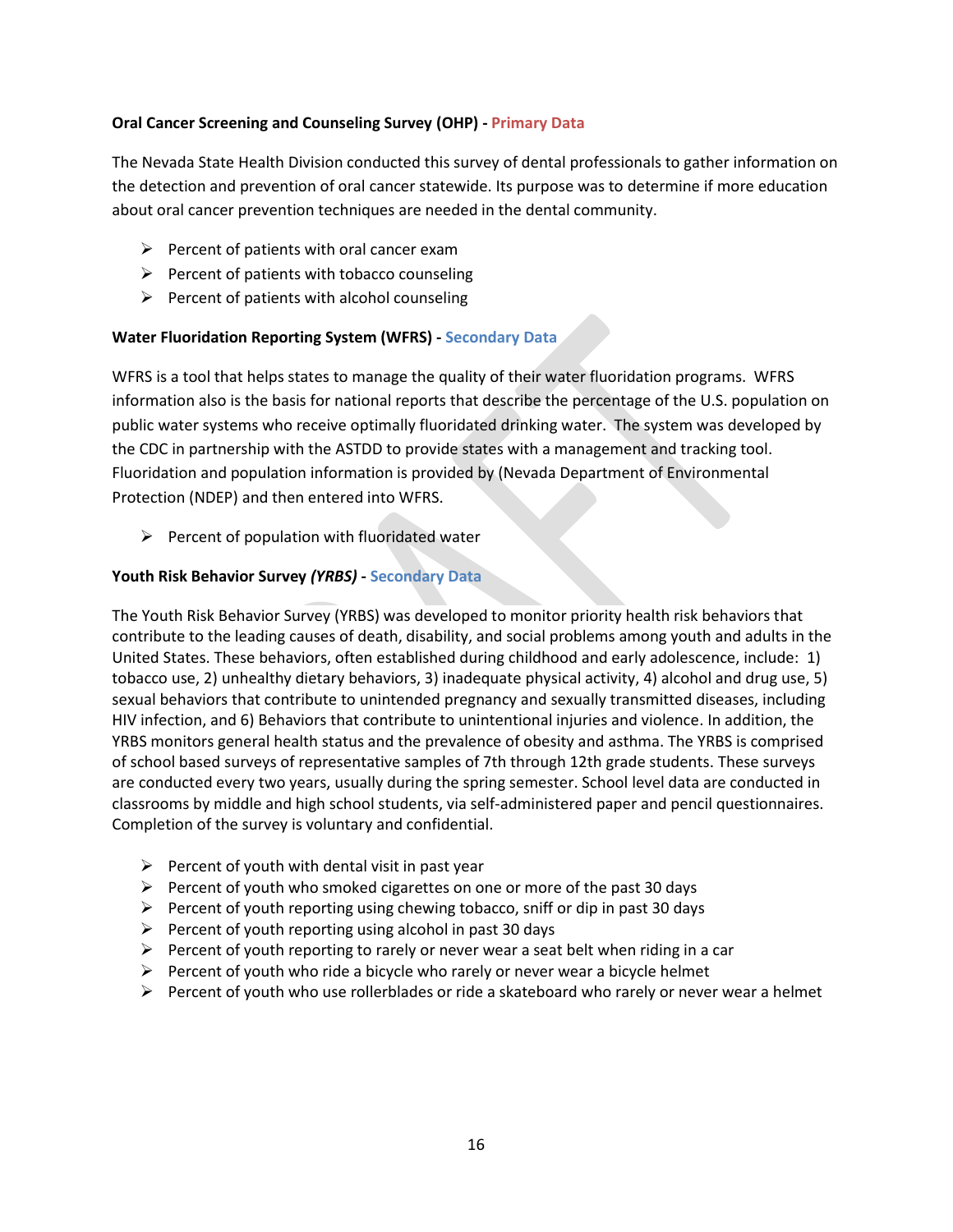# **NV OHSS Data Collection Schedule**

| <b>Data Source</b>                     | <b>Source</b> | 2000               | 2001               | 2002 | 2003               | 2004               | 2005 | 2006               | 2007               | 2008 | 2009           | 2010 |
|----------------------------------------|---------------|--------------------|--------------------|------|--------------------|--------------------|------|--------------------|--------------------|------|----------------|------|
| <b>Primary Data Source</b>             |               |                    |                    |      |                    |                    |      |                    |                    |      |                |      |
| <b>BSS - Head Start</b>                | OHP           |                    |                    |      |                    | x                  |      |                    | X                  |      |                |      |
| BSS - 3rd Grade                        | OHP           |                    |                    |      | х                  |                    |      | x                  |                    | х    |                |      |
| <b>BSS</b> - Seniors                   | OHP           |                    |                    |      |                    |                    | x    |                    |                    |      |                |      |
| <b>BSS</b> - Special Needs             | OHP           |                    |                    |      |                    |                    |      |                    |                    | X    |                |      |
| <b>Oral Cancer Screening</b>           |               |                    |                    |      |                    |                    |      |                    |                    |      |                |      |
| & Counseling Survey                    | OHP           |                    |                    | x    |                    |                    |      |                    |                    |      |                |      |
| <b>Secondary Data</b><br><b>Source</b> |               |                    |                    |      |                    |                    |      |                    |                    |      |                |      |
|                                        |               |                    |                    |      |                    |                    |      |                    |                    |      |                |      |
| <b>BRFSS</b><br>Children with Special  | OHSS          |                    | x                  | X    | $\pmb{\times}$     | x                  | x    | $\pmb{\mathsf{x}}$ | х                  | x    | X              | x    |
| <b>Health Care Needs</b>               | <b>CSHCN</b>  |                    | x                  |      |                    |                    | x    |                    |                    |      |                |      |
| Children's Health                      |               |                    |                    |      |                    |                    |      |                    |                    |      |                |      |
| Survey                                 | <b>NSCH</b>   |                    |                    |      | $\pmb{\times}$     |                    |      |                    | x                  |      |                |      |
| CoC<br>Dental Workforce                | <b>UNLV</b>   |                    | X                  | x    | x                  | x                  | x    | x                  | х                  | x    | x              | x    |
| Survey                                 | <b>UNR</b>    |                    |                    |      |                    |                    |      |                    | x                  |      |                |      |
| <b>EPSDT Report</b>                    | <b>CMS</b>    |                    |                    |      |                    | x                  | X    | x                  | x                  |      |                |      |
| Fluoridation                           | <b>WRFS</b>   |                    |                    |      | X                  | X                  | x    | x                  | x                  | x    | x              | x    |
| Free/Reduced Lunch                     | <b>DOE</b>    |                    |                    |      |                    |                    |      | x                  | x                  | x    | x              | x    |
| <b>Head Start PIR</b>                  | <b>DHHS</b>   |                    |                    |      |                    |                    |      |                    |                    |      | X              | x    |
| <b>Health Centers with</b>             |               |                    |                    |      |                    |                    |      |                    |                    |      |                |      |
| Oral Health Component                  | <b>HRSA</b>   |                    |                    |      |                    |                    |      |                    |                    |      |                | x    |
| <b>Hospital Discharge</b>              | <b>OHSS</b>   |                    |                    |      |                    |                    |      |                    | x                  | x    | x              | x    |
| <b>Hygienist Workforce</b>             |               |                    |                    |      |                    |                    |      |                    |                    |      |                |      |
| Survey                                 | <b>UNR</b>    |                    |                    |      |                    |                    |      |                    |                    | X    |                |      |
| Kindergarten Health<br>Survey          | <b>UNLV</b>   |                    |                    |      |                    |                    |      |                    |                    |      | x              | x    |
| <b>Medicaid Claims</b>                 | <b>DHCFP</b>  |                    |                    |      | x                  | x                  | x    | x                  | х                  | x    | x              | x    |
| Nevada Dental                          |               |                    |                    |      |                    |                    |      |                    |                    |      |                |      |
| Professional Licensure                 | <b>NSBDE</b>  |                    |                    |      |                    | $\pmb{\mathsf{X}}$ | x    | $\pmb{\mathsf{x}}$ | $\pmb{\mathsf{x}}$ | X    | $\pmb{\times}$ | X    |
| Newborn Screening                      | <b>OHSS</b>   |                    |                    |      |                    |                    | X    | X                  | X                  | x    | X              | x    |
| Population                             | Demographer   | $\pmb{\mathsf{x}}$ | $\pmb{\mathsf{x}}$ | X    | X                  | x                  | x    | $\pmb{\mathsf{x}}$ | $\pmb{\mathsf{x}}$ | x    | X              | X    |
| <b>School Based Health</b>             |               |                    |                    |      |                    |                    |      |                    |                    |      |                |      |
| Centers                                | <b>NASBHC</b> |                    |                    |      |                    |                    |      |                    |                    |      |                | X    |
| <b>State Cancer Registry</b>           | OHSS          | $\pmb{\times}$     | $\pmb{\times}$     | X    | $\pmb{\mathsf{x}}$ | X                  | x    | X                  | $\pmb{\times}$     | x    | x              | x    |
| <b>Vital Records</b>                   | OHSS          | x                  | X                  | x    | $\pmb{\times}$     | x                  | x    | X                  | $\pmb{\mathsf{x}}$ | x    | x              | x    |
| <b>YRBS</b>                            | DOE           |                    |                    |      |                    |                    | x    |                    | $\pmb{\mathsf{X}}$ |      | x              |      |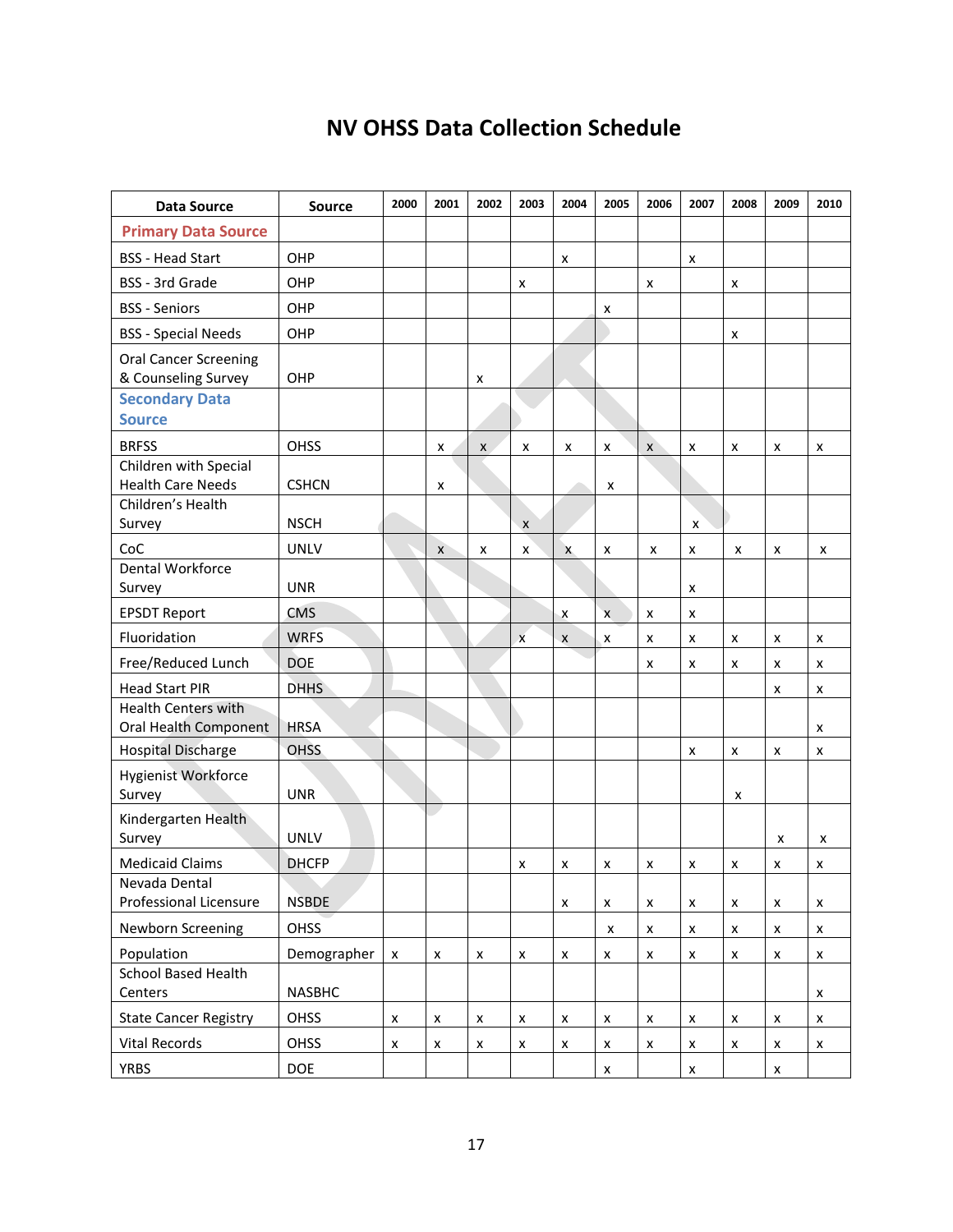### **Overview of Surveillance Indicators**

The NV OHSS indicators are modeled based on the indicators collected by the National Oral Health Surveillance System (NOHSS) and Healthy People 2010 objectives. NOHSS is a collaborative effort between CDC's Division of Oral Health and the Association of State and Territorial Dental Directors (ASTDD). NOHSS is designed to track national oral health surveillance indicators based on data sources and surveillance capacity available to most states. Tracking Healthy People 2010 (HP2010) has selected oral health objectives to track the nation's oral health progress and has set goals (targets) for each objective. NV OHSS tracks all nine NOHSS indicators, thirteen of the Health People 2010 objectives, and additional indicators that show the burden of oral disease in the state.

### **National Oral Health Indicators**

- Dental Visit: Adults aged 18+ who have visited a dentist or dental clinic in the past year
- Teeth Cleaning: Adults aged 18+ who have had their teeth cleaned in the past year (among adults with natural teeth who have ever visited a dentist or dental clinic)
- Complete Tooth Loss: Adults aged 65+ who have lost all of their natural teeth due to tooth decay or gum disease
- Lost 6 or More Teeth: Adults aged 65+ who have lost six or more teeth due to tooth decay or gum disease
- Fluoridation Status: People served by public water systems who receive fluoridated water
- Caries Experience: Third grade students with caries experience, including treated and untreated tooth decay
- Untreated Tooth Decay: Third grade students with untreated tooth decay
- Dental Sealants: Third grade students with dental sealants on at least one permanent molar tooth
- Cancer of the Oral Cavity and Pharynx: Oral and pharyngeal cancer comprises a diverse group of malignant tumors that affect the oral cavity and pharynx (mouth and throat)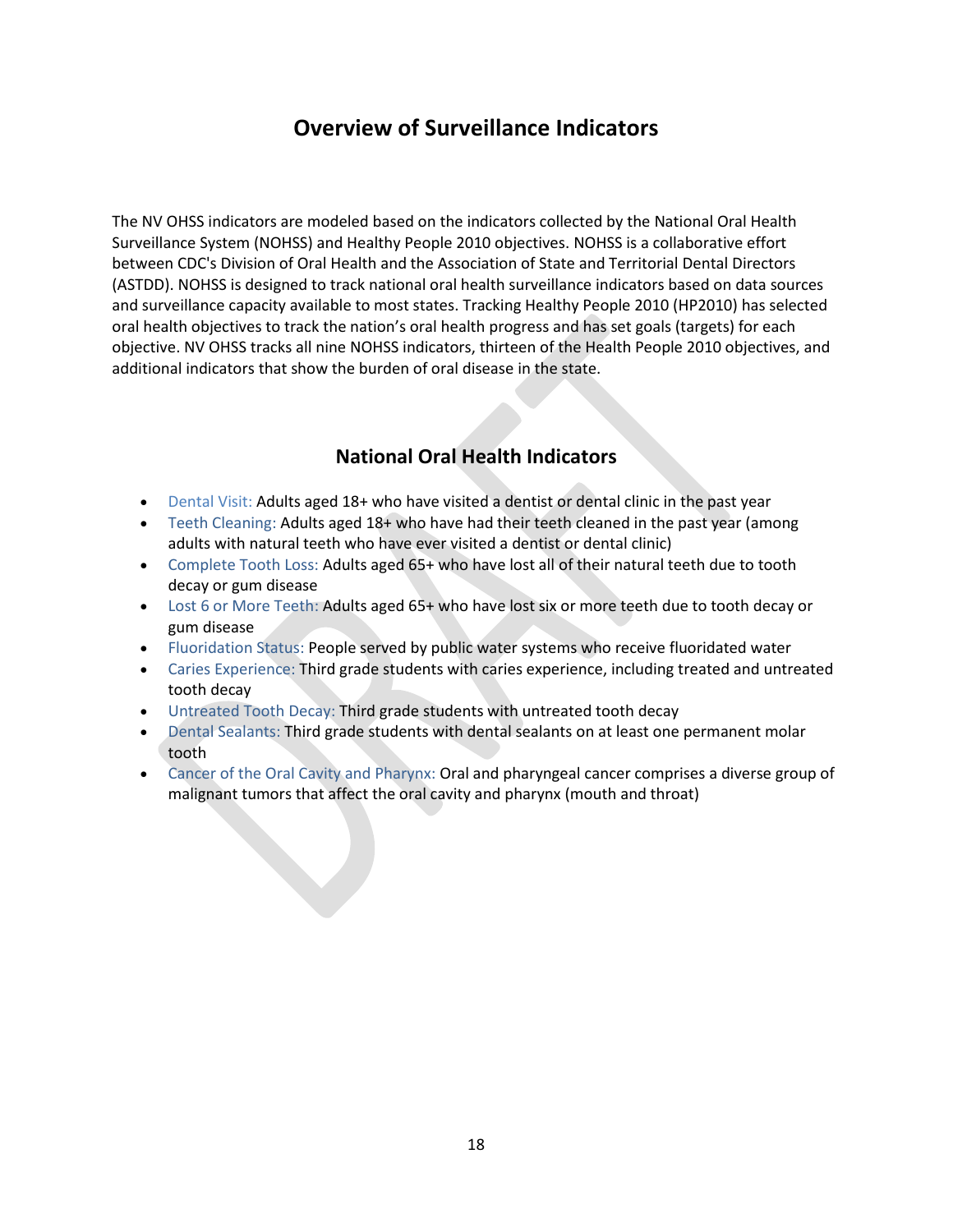### **Healthy People 2010 Objectives**

- **HP2010 Objective 21-1: Reduce the proportion of children and adolescents who have dental** caries experience in their primary and permanent teeth
- **HP2010 Objective 21-2: Reduce the proportion of children, adolescents, and adults with** untreated dental decay
- **HP2010 Objective 21-3: Increase the proportion of adults who never had a permanent tooth** extracted because of dental caries or periodontal disease
- HP2010 Objective 21-4: Reduce the proportion of older adults who have had all their natural teeth extracted
- HP2010 Objective 21-5: Reduce periodontal disease
- **HP2010 Objective 21-6: Increase the proportion of oral and pharyngeal cancers detected at the** earliest stage
- **HP2010 Objective 21-7: Increase the proportion of adults who, in the past 12 months, report** having had an examination to detect oral and pharyngeal cancers
- HP2010 Objective 21-8: Increase the proportion of children and adolescents who have received dental sealants on their molar teeth
- HP2010 Objective 21-9: Increase the proportion of the U.S. population served by community water systems with optimally fluoridated water
- **HP2010 Objective 21-10: Increase the proportion of children and adults who use the oral health** care system each year
- **HP2010 Objective 21-11: Increase the proportion of long-term care residents who use the oral** health care system each year
- HP2010 Objective 21-12: Increase the proportion of low-income children and adolescents who received any preventive dental service in the past year
- **HP2010 Objective 21-13: Increase the proportion of school-based health centers with an oral** health component
- **HP2010 Objective 21-14: Increase the proportion of local health departments and community**based health centers, including community, migrant, and homeless health centers, that have an oral health component
- **HP2010 Objective 21-15: Increase the number of States and the District of Columbia that have a** system for recording and referring infants and children with cleft lips, cleft palates, and other craniofacial anomalies to craniofacial anomaly rehabilitative teams.
- **HP2010 Objective 21-16: Increase the number of States and the District of Columbia that have** an oral and craniofacial health surveillance system
- **HP2010 Objective 21-17: Increase the number of tribal, State (including District of Columbia),** and local health agencies that serve jurisdictions of 250,000 or more persons that have in place an effective public dental health program directed by a dental professional with public health training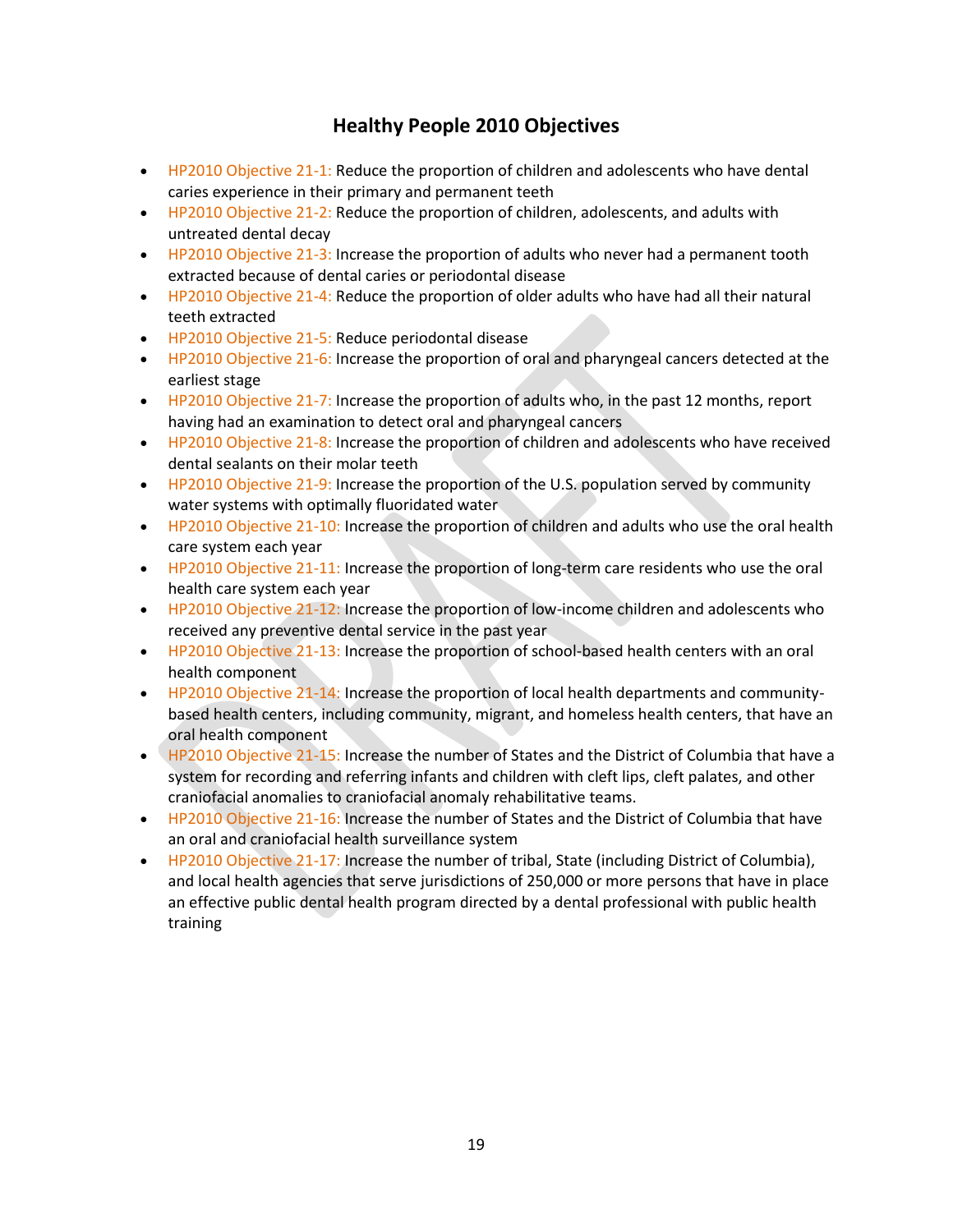### **NV OHSS Indicators**

#### **Caries**

- NV OHSS Indicator: Children and adults with caries experience
	- Percent of screened children (3-5 years old) in Head Start program with early childhood carries (BSS)
	- $\triangleright$  Percent of screened children (3-5 years old) in Head Start program with caries experience (BSS)
	- $\triangleright$  Percent of kindergartners who had caries experience by dental visit(NICRP)
	- $\triangleright$  Percent of screened third graders with caries (BSS)
	- $\triangleright$  Percent of screened adolescents (14-18 years old) with caries experience (CoC)
	- $\triangleright$  Percent of screened seniors with caries experience(BSS)
	- Percent of screened special needs clients (Developmental) with caries experience (BSS)
	- $\triangleright$  Percent of screened clients (Mental) with caries experience (BSS)

NOHSS Indicator: Third grade students with caries experience, including treated and untreated tooth decay

HP2010 Objective 21-1: Reduce the proportion of children and adolescents who have dental caries experience in their primary and permanent teeth

#### **Tooth Decay**

- NV OHSS Indicator: Children and adults with untreated tooth decay
	- $\triangleright$  Percent of screened children (3-5 years old) in Head Start program with untreated decay (BSS)
	- $\triangleright$  Percent of screened third graders with untreated decay (BSS)
	- Percent of screened adolescents (14-18 years old) with untreated decay (CoC)
	- $\triangleright$  Percent of screened seniors with untreated decay (BSS)
	- Percent of screened clients (Developmental) with untreated decay (BSS)
	- $\triangleright$  Percent of screened clients (Mental) with untreated decay (BSS)

NOHSS Indicator: Third grade students with untreated tooth decay

HP2010 Objective 21-2: Reduce the proportion of children, adolescents, and adults with untreated dental decay

#### **Tooth Loss**

- NV OHSS Indicator: Adults who lost any teeth due to tooth decay or gum disease
	- $\triangleright$  Percent of surveyed adults 18 and older who lost any teeth due to decay or gum disease (BRFSS)
- NV OHSS Indicator: Adults 35-44 years who have never lost a permanent tooth due to caries or gum disease (BRFSS)
	- $\triangleright$  Percent of surveyed adults 35-44 years old who have never lost a permanent tooth due to caries of gum disease (BRFSS)

HP2010 Objective 21-3: Increase the proportion of adults who never had a permanent tooth extracted because of dental caries or periodontal disease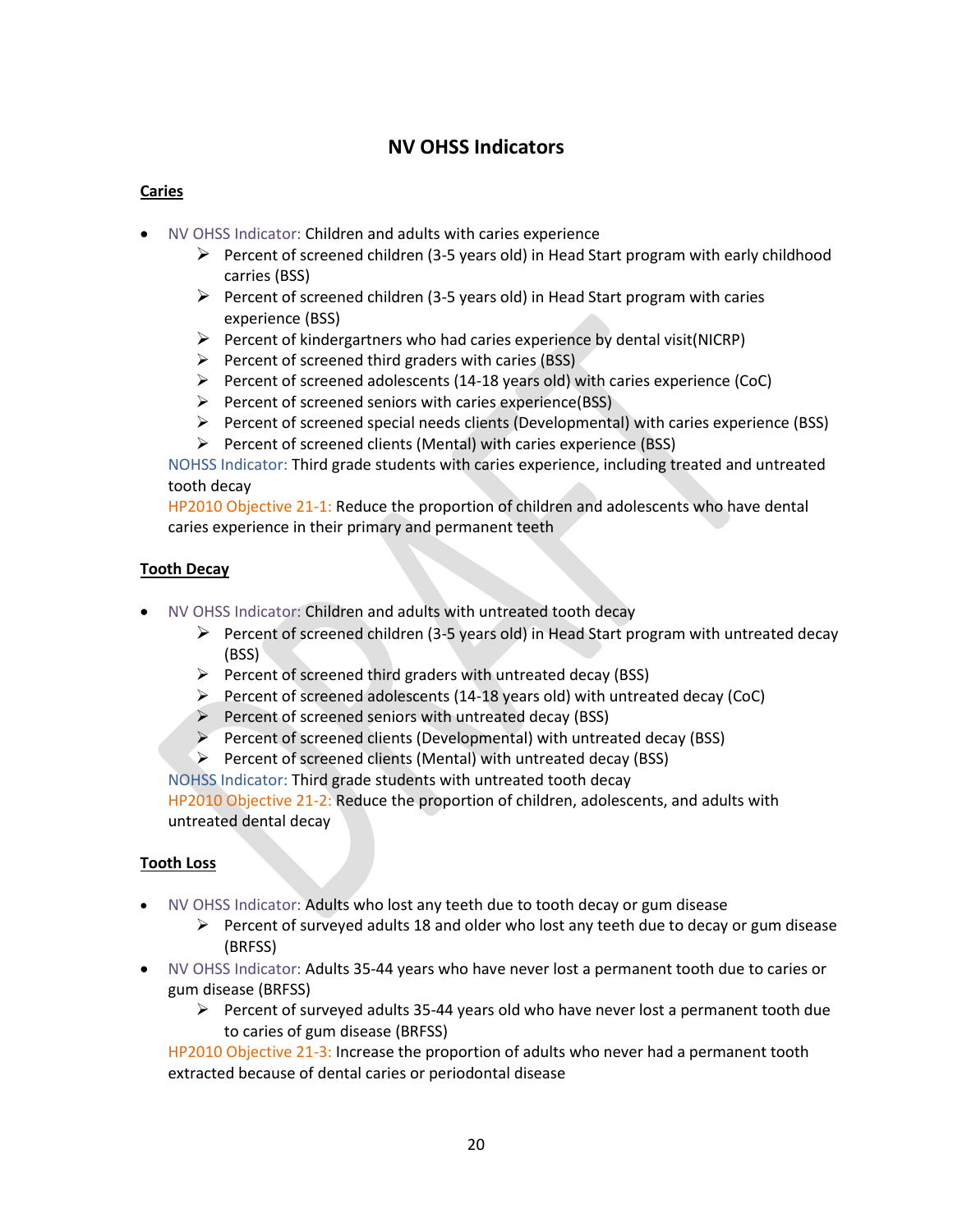- NV OHSS Indicator: Adults 65+ who have lost six or more teeth due to tooth decay or gum disease
	- $\triangleright$  Percent of surveyed adults 65 and older who have lost six or more teeth due to tooth decay or gum disease (BRFSS)

NOHSS Indicator: Adults aged 65+ who have lost six or more teeth due to tooth decay or gum disease

- NV OHSS Indicator: Adults who are edentulous
	- Percent of surveyed adults 65 and older who have lost all of their natural teeth due to decay or gum disease (BRFSS)
	- $\triangleright$  Percent of screened seniors who are edentulous (BSS)
	- $\triangleright$  Percent of screened clients (Developmental) who are edentulous (BSS)
	- $\triangleright$  Percent of screened clients (Mental) who are edentulous (BSS)

NOHSS Indicator: Adults aged 65+ who have lost all of their natural teeth due to tooth decay or gum disease

HP2010 Objective 21-4: Reduce the proportion of older adults who have had all their natural teeth extracted

#### **Treatment Urgency**

- NV OHSS Indicator: People screened who have an urgent need for oral health care
	- $\triangleright$  Percent of children (3-5 years old) enrolled in the Head Start program who needed professional dental treatment (HS PIR)
	- Percent of screened children (3-5 years old) in Head Start program in need of urgent care (BSS)
	- $\triangleright$  Percent of screened third graders with in need of urgent care (BSS)
	- $\triangleright$  Percent of screened seniors in need of urgent care (BSS)
	- $\triangleright$  Percent of screened clients (Developmental) in need of urgent care (BSS)
	- $\triangleright$  Percent of screened clients (Mental) in need of urgent care (BSS)

#### **Risk Factors**

Congenital Craniofacial Anomalies

- NV OHSS Indicator: Babies born with cleft lip/ cleft palate
	- $\triangleright$  Number of babies born with cleft lip/cleft palate (NBOMS)
	- $\triangleright$  Rate of babies born with cleft lip/cleft palate per 1,000 births (NBOMS)

HP2010 Objective 21-16: Increase the number of States and the District of Columbia that have an oral and craniofacial health surveillance system

Special Health Care Needs

- NV OHSS Indicator: Individuals with special health care needs
	- $\triangleright$  Percent of children (1-17 years old) with special health care needs (NSCSHCN)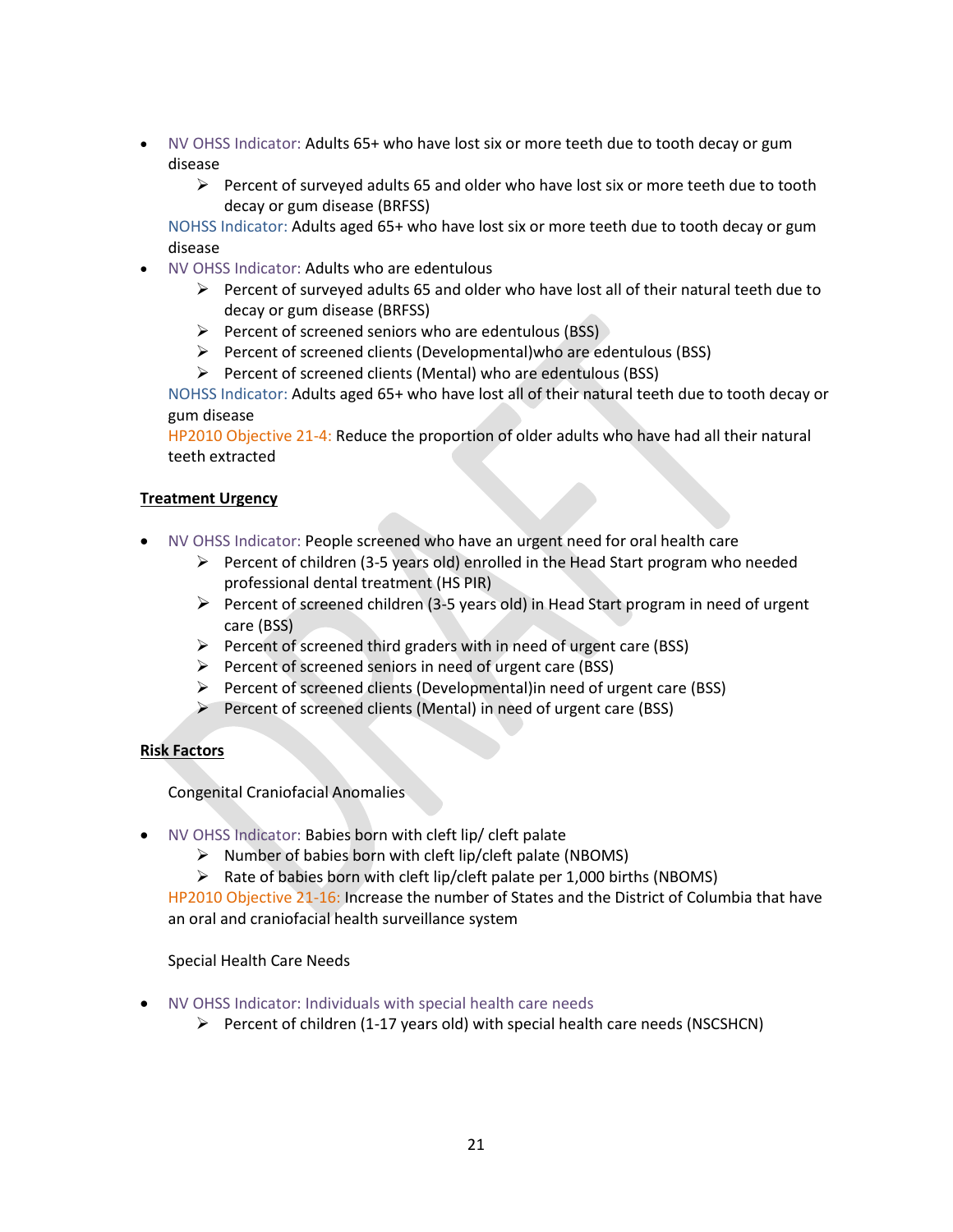#### Injuries

- NV OHSS Indicator: People hospitalized with dental related injuries
	- $\triangleright$  Percent of people hospitalized with a primary oral disease diagnosis of oral injury (OHSS)
- NV OHSS Indicator: Youth who don't use protective measures
	- Percent of surveyed youth (Grade 6-8) reporting to rarely or never wear a seat belt when riding in a car (YRBS)
	- $\triangleright$  Percent of surveyed youth (Grade 9-12) reporting to rarely or never wear a seat belt when riding in a car (YRBS)
	- $\triangleright$  Percent of surveyed youth (Grade 6-8) who ride a bicycle who rarely or never wear a bicycle helmet (YRBS)
	- Percent of surveyed youth (Grade 6-8) who use rollerblades or ride a skateboard who rarely or never wear a helmet (YRBS)

#### **Hospitalizations**

- NV OHSS Indicator: People hospitalized with a primary oral disease diagnosis
	- $\triangleright$  Percent of people hospitalized with a primary oral disease diagnosis (OHSS)
- NV OHSS Indicator: People hospitalized with a primary oral disease diagnosis of the oral cavity, salivary glands and jaws
	- $\triangleright$  Percent of people hospitalized with a primary oral disease diagnosis of the oral cavity, salivary glands and jaws (OHSS)

#### Tobacco

- NV OHSS Indicator: Adolescents and adults who use tobacco and tobacco products
	- Percent of screened adolescents (14-18 years old) that use tobacco (CoC)
	- Percent of surveyed youth (Grade 6-8) who smoked one or more in the past 30 days (YRBS)
	- $\triangleright$  Percent of surveyed youth (Grade 6-8) reporting using chewing tobacco, snuff, or dip on one or more of the past 30 days (YRBS)
	- Percent of surveyed youth (Grade 9-12) who smoked one or more in the past 30 days (YRBS)
	- Percent of surveyed youth (Grade 9-12) reporting using chewing tobacco, snuff, or dip on one or more of the past 30 days (YRBS)
	- $\triangleright$  Percent of surveyed adults 18 and older who are current smokers (BRFSS)

#### Alcohol

- NV OHSS Indicator: Adolescents who use alcohol
	- Percent of surveyed youth (Grade 9-12) reporting using alcohol in the past 30 days (YRBS)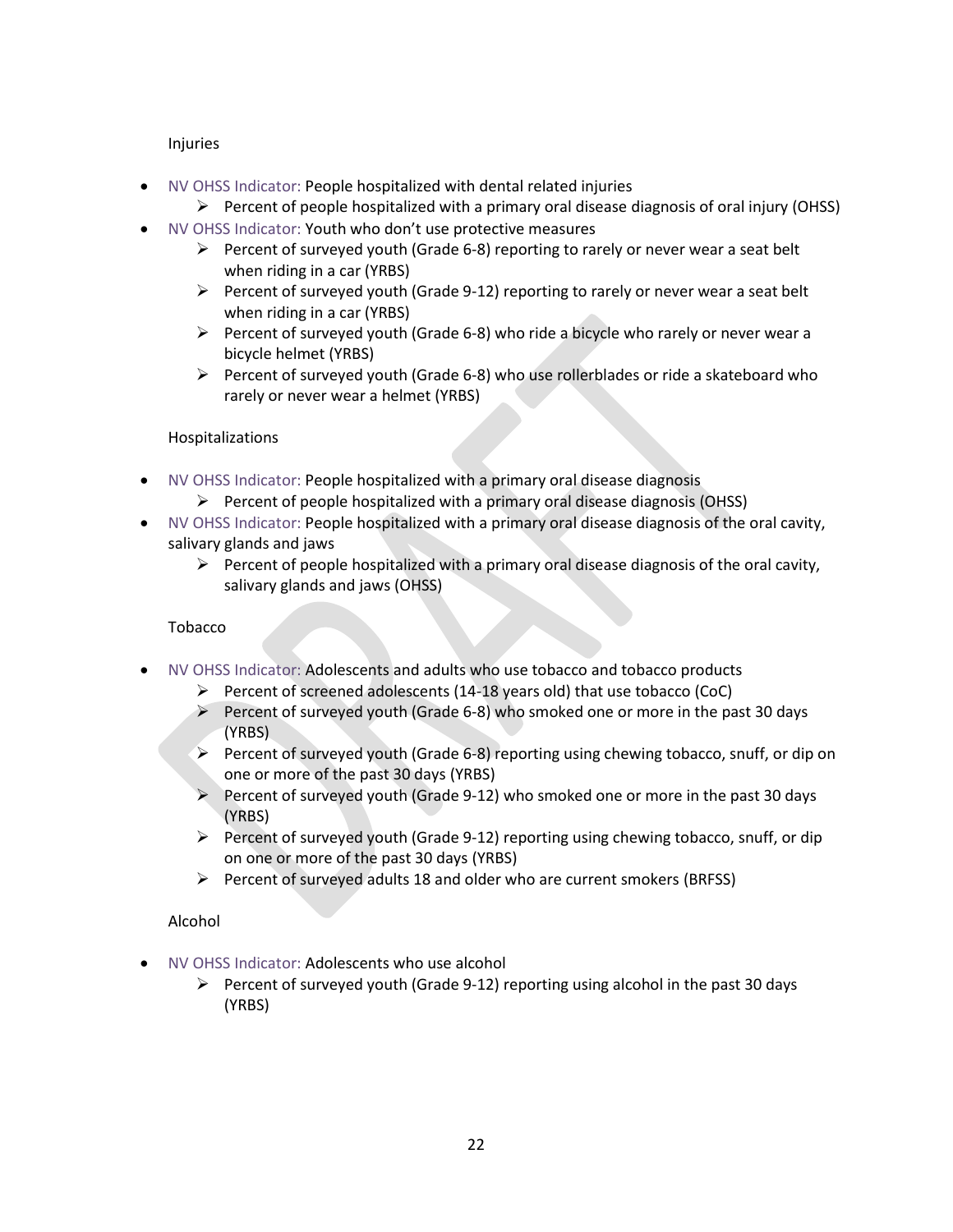#### Cancer

- NV OHSS Indicator: Incidence of oral and pharyngeal cancer
	- $\triangleright$  Age-adjusted incidence rate per 100,000 population of new cases of oral and pharyngeal cancer (NCCR)
- NV OHSS Indicator: Mortality of oral and pharyngeal cancer
	- $\triangleright$  Age-adjusted mortality rate per 100,000 population caused by oral and pharyngeal cancers (NCCR)

NOHSS Indicator: Oral and pharyngeal cancer comprises a diverse group of malignant tumors that affect the oral cavity and pharynx (mouth and throat)

HP2010 Objective 21-6: Increase the proportion of oral and pharyngeal cancers detected at the earliest stage

#### **Prevention**

#### Dental Visit

- NV OHSS Indicator: Children and adults with dental visit
	- $\triangleright$  Percent of children (birth to 3 years old) enrolled in Early Head Start program who had a dental home by the end of the school year (HS PIR)
	- $\triangleright$  Percent of children (3-5 years old) enrolled in Head Start program who had a dental home by the end of the school year (HS PIR)
	- $\triangleright$  Percent of children (3-5 years old) enrolled in Head Start program who received complete dental exams (HS PIR)
	- $\triangleright$  Percent of screened children (3-5 years old) in Head Start program who had a dental visit in the past year (BSS)
	- $\triangleright$  Percent of kindergartners who had a dental visit in the last twelve months (NICRP)
	- $\triangleright$  Percent of screened third graders with dental visit in past year (BSS)
	- $\triangleright$  Percent of screened third graders with reason for last dental visit (BSS)
	- Percent of screened adolescents (14-18 years old) that have been to the dentist (CoC)
	- Percent of surveyed youth (Grade 6-8) reporting a dental visit in past year (YRBS)
	- Percent of surveyed youth (Grade 9-12) reporting a dental visit in past year (YRBS)
	- $\triangleright$  Percent of children (1-17 years old) with one or more preventative dental care visit (NSCH)
	- $\triangleright$  Percent of surveyed adults 18 and older who visited a dentist or dental clinic in the past year (BRFSS)
	- $\triangleright$  Percent of surveyed adults 18 and older with diabetes who had a dental visit in the past year (BRFSS)
	- $\triangleright$  Percent of screened seniors with dental dentist in past year (BSS)
	- $\triangleright$  Percent of screened seniors by main reason for last dental visit (BSS)
	- Percent of screened clients (Developmental) with dental visit in past year (BSS)
	- $\triangleright$  Percent of screened clients (Developmental) by main reason for last dental visit (BSS)
	- $\triangleright$  Percent of screened clients (Mental) with dental visit in past year (BSS)
	- $\triangleright$  Percent of screened clients (Mental) by main reason for last dental visit (BSS)

NOHSS Indicator: Adults aged 18+ who have visited a dentist or dental clinic in the past year HP2010 Objective 21-10: Increase the proportion of children and adults who use the oral health care system each year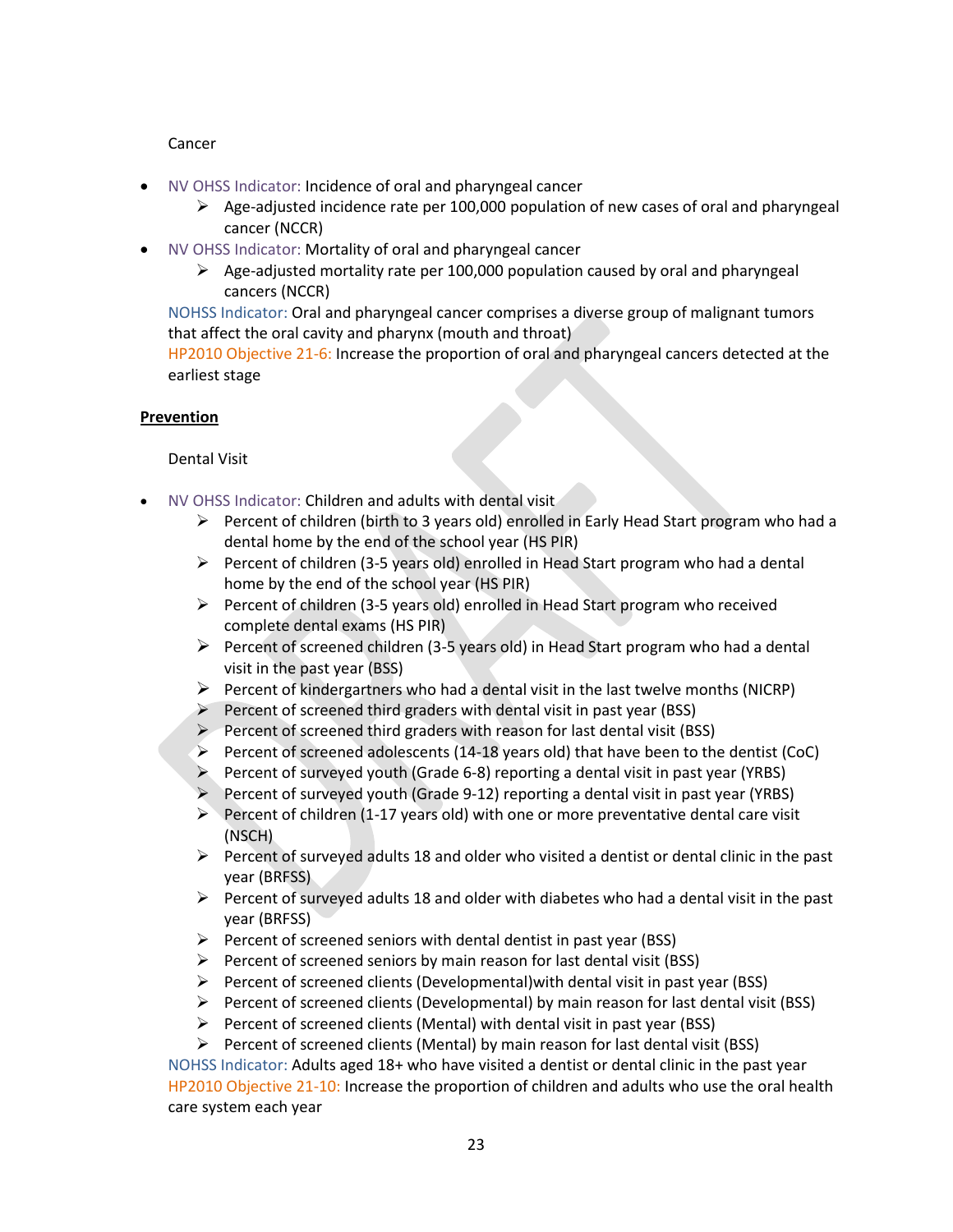- NV OHSS Indicator: Low-income children receiving any dental treatment
	- Percent of children (3-5 years old) enrolled in the Head Start program who were in need of professional dental treatment and received it (HS PIR)
	- $\triangleright$  Percent of eligible EPSDT individuals (children under 21 years old) receiving any dental services (CMS)
	- Percent of eligible EPSDT individuals (children under 21 years old) receiving preventive dental services (CMS)
	- $\triangleright$  Percent of eligible EPSDT individuals (children under 21 years old) receiving dental treatment services (CMS)

HP2010 Objective 21-12: Increase the proportion of low-income children and adolescents who received any preventive dental service in the past year

- NV OHSS Indicator: Children and adults by main reason for not receiving dental care
	- Percent of screened children (3-5 years old) in Head Start program by main reason for not receiving dental care (BSS)
	- $\triangleright$  Percent of screened third graders by main reason for not receiving dental care (BSS)
	- Percent of children (1-17 years old) with no preventative dental care visit (NSCH)
	- Percent of surveyed adults 18 and older by main reason for not going to the dentist (BRFSS)
	- $\triangleright$  Percent of screened seniors by main reason for not going to the dentist (BSS)

#### Teeth Cleaning

- NV OHSS Indicator: Adults who had their teeth cleaned in the past year
	- $\triangleright$  Percent of surveyed adults 18 and older who have had their teeth cleaned in the past year (BRFSS)

NOHSS Indicator: Adults aged 18+ who have had their teeth cleaned in the past year (among adults with natural teeth who have ever visited a dentist or dental clinic)

#### **Sealants**

- NV OHSS Indicator: Children and adolescents with dental sealants
	- $\triangleright$  Percent of screened third graders with sealants (BSS)
	- $\triangleright$  Percent of screened adolescents (14-18 years old) with sealants (CoC)

NOHSS Indicator: Third grade students with dental sealants on at least one permanent molar tooth

HP2010 Objective 21-8: Increase the proportion of children and adolescents who have received dental sealants on their molar teeth

Fluoridation

- NV OHSS Indicator: Population with fluoridated water
	- $\triangleright$  Percent of population with fluoridated water (WRFS)

NOHSS Indicator: People served by public water systems who receive fluoridated water HP2010 Objective 21-9: Increase the proportion of the U.S. population served by community water systems with optimally fluoridated water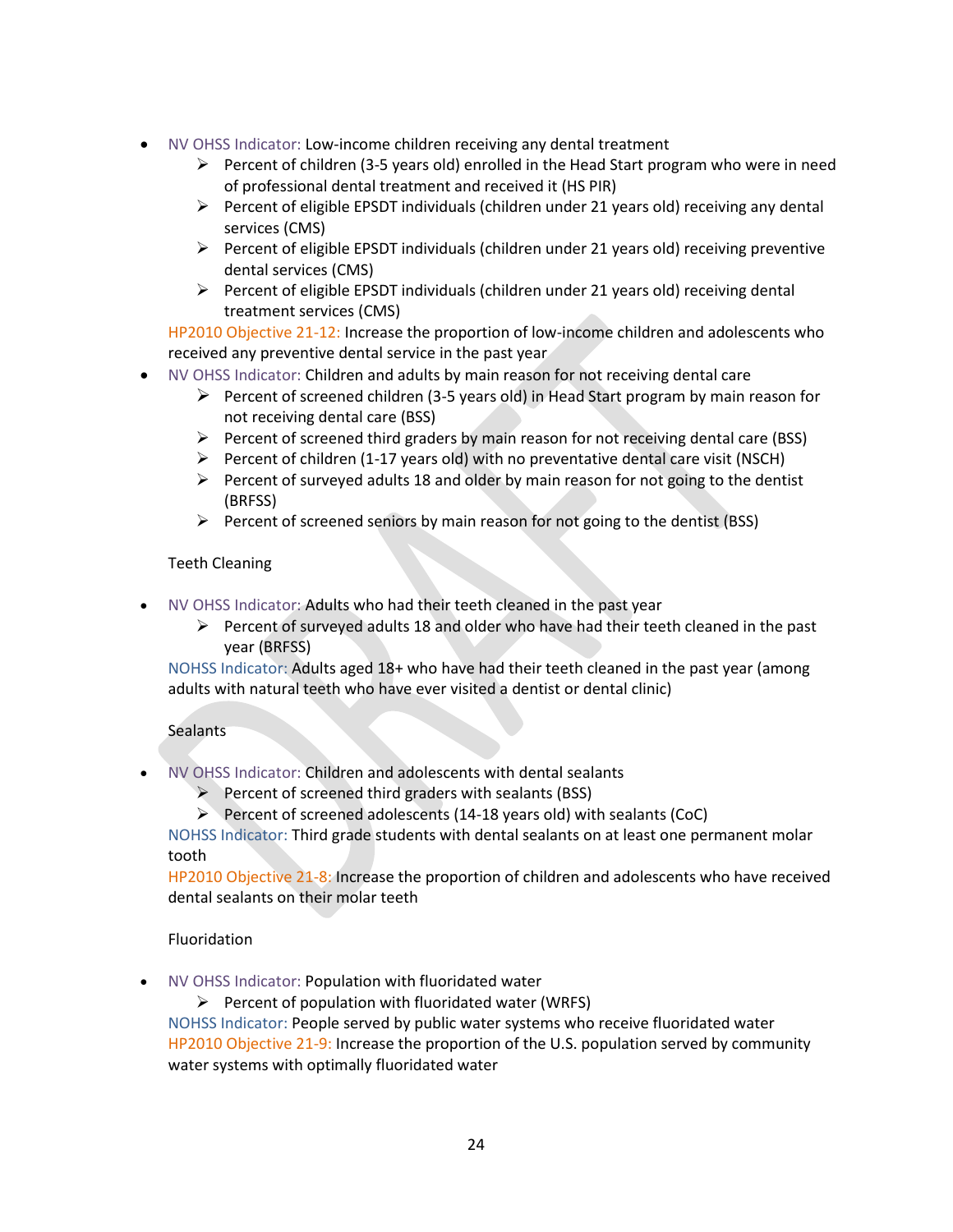#### Cancer Exam

- NV OHSS Indicator: People who received an oral cancer exam
	- $\triangleright$  Percent of patients receiving oral cancer exam by surveyed oral surgeon (OHP)
	- $\triangleright$  Percent of patients receiving oral cancer exam by surveyed dentist (OHP)
	- Percent of patients receiving oral cancer exam by surveyed dental hygienist (OHP)

HP2010 Objective 21-7: Increase the proportion of adults who, in the past 12 months, report having had an examination to detect oral and pharyngeal cancers

Oral Health Counseling

- NV OHSS Indicator: Adolescents and adults who received tobacco counseling
	- $\triangleright$  Number of adolescents (14-18 years old) who received tobacco counseling (CoC)
	- $\triangleright$  Percent of patients who received tobacco counseling by surveyed oral surgeon (OHP)
	- $\triangleright$  Percent of patients who received tobacco counseling by surveyed dentist (OHP)
	- $\triangleright$  Percent of patients who received tobacco counseling by surveyed dental hygienist (OHP)
- NV OHSS Indicator: Adolescents and adults who received alcohol counseling
	- $\triangleright$  Percent of patients who received alcohol counseling by surveyed oral surgeon (OHP)
	- $\triangleright$  Percent of patients who received alcohol counseling by surveyed dentist (OHP)
	- $\triangleright$  Percent of patients who received alcohol counseling by surveyed dental hygienist (OHP)

#### Oral Health Assessment

- NV OHSS Indicator: Perception of individuals oral health
	- Percent of surveyed parents perception of child's  $(1-17 \text{ years})$  old) oral health (Excellent or very good, good and fair/poor) (NSCH)

#### **Access to Dental Care**

- NV OHSS Indicator: Low-income individuals enrolled in government insurance program
	- $\triangleright$  Number of children (0-18 years old) enrolled in Title XIX Medicaid (DHCFP)
	- $\triangleright$  Number of children (0-18 years old) enrolled in Title XXI SCHIP )DHCFP)
	- $\triangleright$  Percent of eligible EPSDT individuals (children under 21 years old)(CMS)
- NV OHSS Indicator: Children and adults with dental insurance
	- $\triangleright$  Percent of screened children (3-5 years old) in Head Start program with access to dental insurance (BSS)
	- $\triangleright$  Percent of screened third graders with dental insurance (BSS)
	- Percent of screened adolescents (14-18 years old) that have some level of dental insurance coverage (CoC)
	- $\triangleright$  Percent of surveyed adults 18 an older with dental coverage (BRFSS)
	- $\triangleright$  Percent of screened seniors with dental insurance (BSS)
	- $\triangleright$  Percent of screened clients (Developmental) with dental insurance (BSS)
	- $\triangleright$  Percent of screened clients (Mental) with dental insurance (BSS)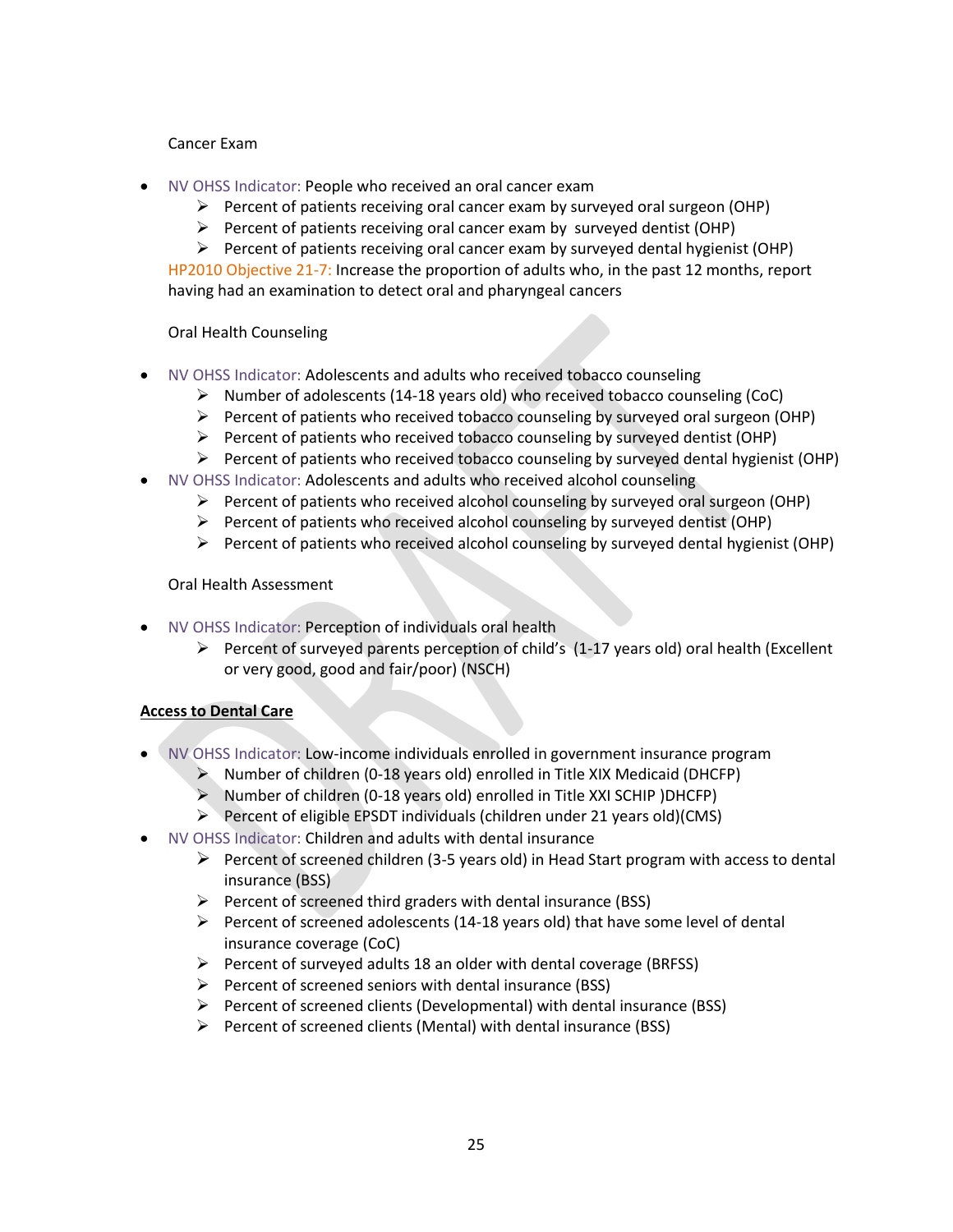NV OHSS Indicator: School based health centers with oral health component

 $\triangleright$  Number of school based health centers with oral health component HP2010 Objective 21-13: Increase the proportion of school-based health centers with an oral health component

- NV OHSS Indicator: Local health departments and community-based health centers were dental services are provided
	- $\triangleright$  Number of health centers with oral health components

HP2010 Objective 21-14: Increase the proportion of local health departments and communitybased health centers, including community, migrant, and homeless health centers, that have an oral health component

#### **Workforce**

**Dentists** 

- NV OHSS Indicator: Dental schools in Nevada
	- $\triangleright$  Number of dental schools in Nevada (NSBDE)
- NV OHSS Indicator: Licensed dentists in Nevada
	- $\triangleright$  Number of licensed dentists (with Nevada address) (NSBDE)
	- $\triangleright$  Rate of practicing dentists per 100,000 populations in Nevada (NSDBE)
- NV OHSS Indicator: Nevada counties without a licensed dentist
	- $\triangleright$  Number of counties without a licensed dentist (NSBDE)
	- NV OHSS Indicator: Licensed dentists who work full-time in Nevada
		- $\triangleright$  Estimated dentists who work as full time equivalents (FTE) per 100,000 population in Nevada (UNR)
- NV OHSS Indicator: Average age of practicing dentist in Nevada
	- $\triangleright$  Surveyed dentists reported average age (UNR)
	- NV OHSS Indicator: Dentists enrolled as Medicaid billing providers
		- $\triangleright$  Number of dentists enrolled as Medicaid billing providers with at least one paid Medicaid claim in past year (DHCFP)
		- $\triangleright$  Number of dentists with Medicaid claim greater than \$10,000 (DHCFP)
		- $\triangleright$  Percent of dentist revenue from patients with government insurance (UNR)

#### Dental Hygienists

- NV OHSS Indicator: Dental hygienist schools in Nevada
	- $\triangleright$  Number of dental hygienist schools in Nevada (NSBDE)
- NV OHSS Indicator: Licensed dental hygienists in Nevada
	- $\triangleright$  Number of licensed dental hygienists (with Nevada address) (NSBDE)
	- $\triangleright$  Rate of practicing dental hygienists per 100,000 populations in Nevada (NSBDE)
- NV OHSS Indicator: Licensed dental hygienists who work full-time in Nevada
	- $\triangleright$  Estimated dental hygienists who work as full time equivalents (FTE) per 100,000 population in Nevada (UNR)
- NV OHSS Indicator: Average age of practicing dental hygienist in Nevada
	- Surveyed dental hygienists reported average age (UNR)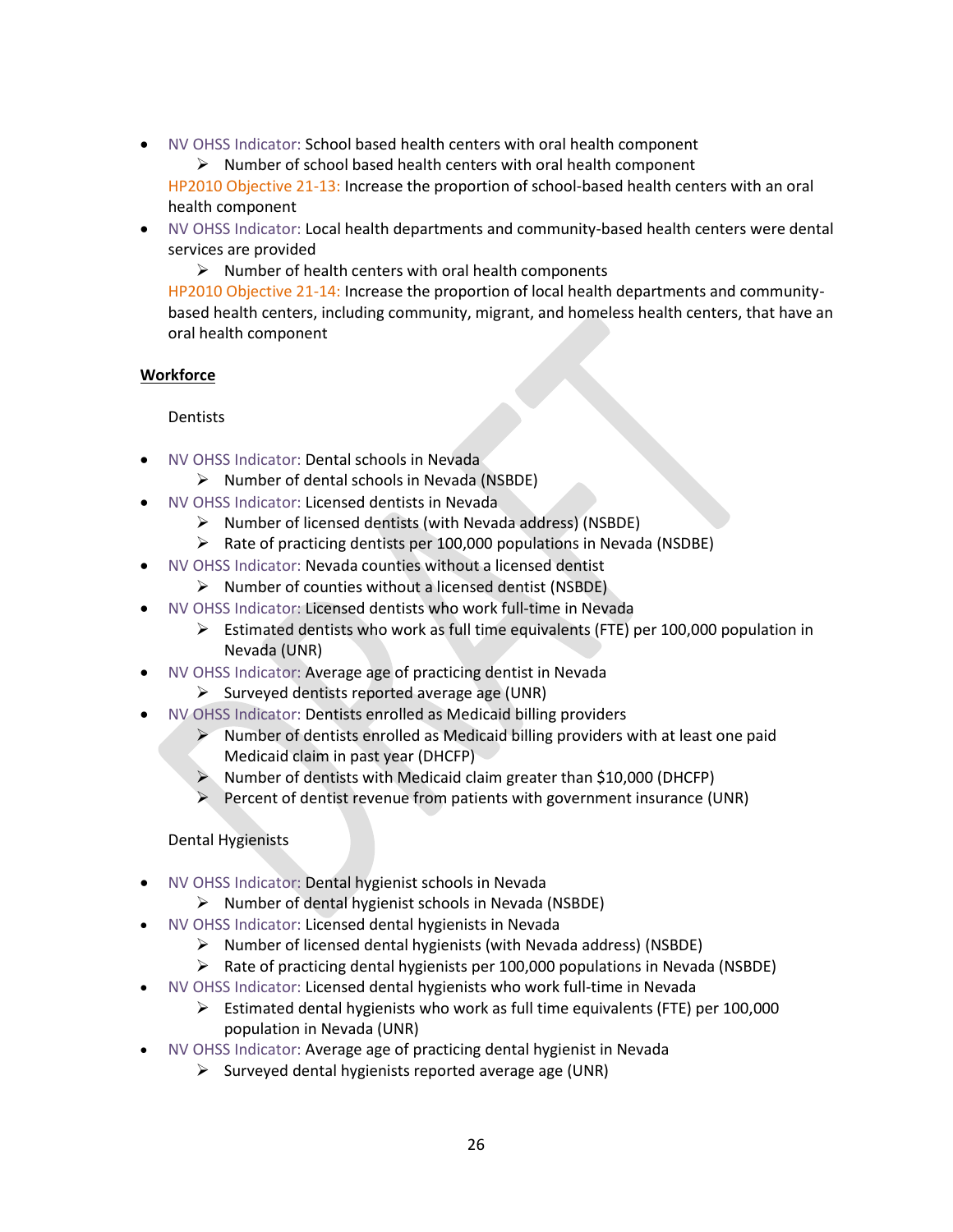#### **Population**

- NV OHSS Indicator: Population in Nevada
	- $\triangleright$  Total population (State Demographer)
- NV OHSS Indicator: Population under 18 years of age  $\triangleright$  Percent of population under 18 years old
- NV OHSS Indicator: Population 18-64 years of age
	- Percent of population 18-64 years old
- NV OHSS Indicator: Population 65 years and older
	- $\triangleright$  Percent of population 65 years and older
	- NV OHSS Indicator: Children (K-12) enrolled in school
		- Number of school-aged children, grade Kindergarten-12
- NV OHSS Indicator: Children (K-12) on free/reduced school lunch program
	- Number of children, grade Kindergarten-12 with free/reduced lunch (DOE)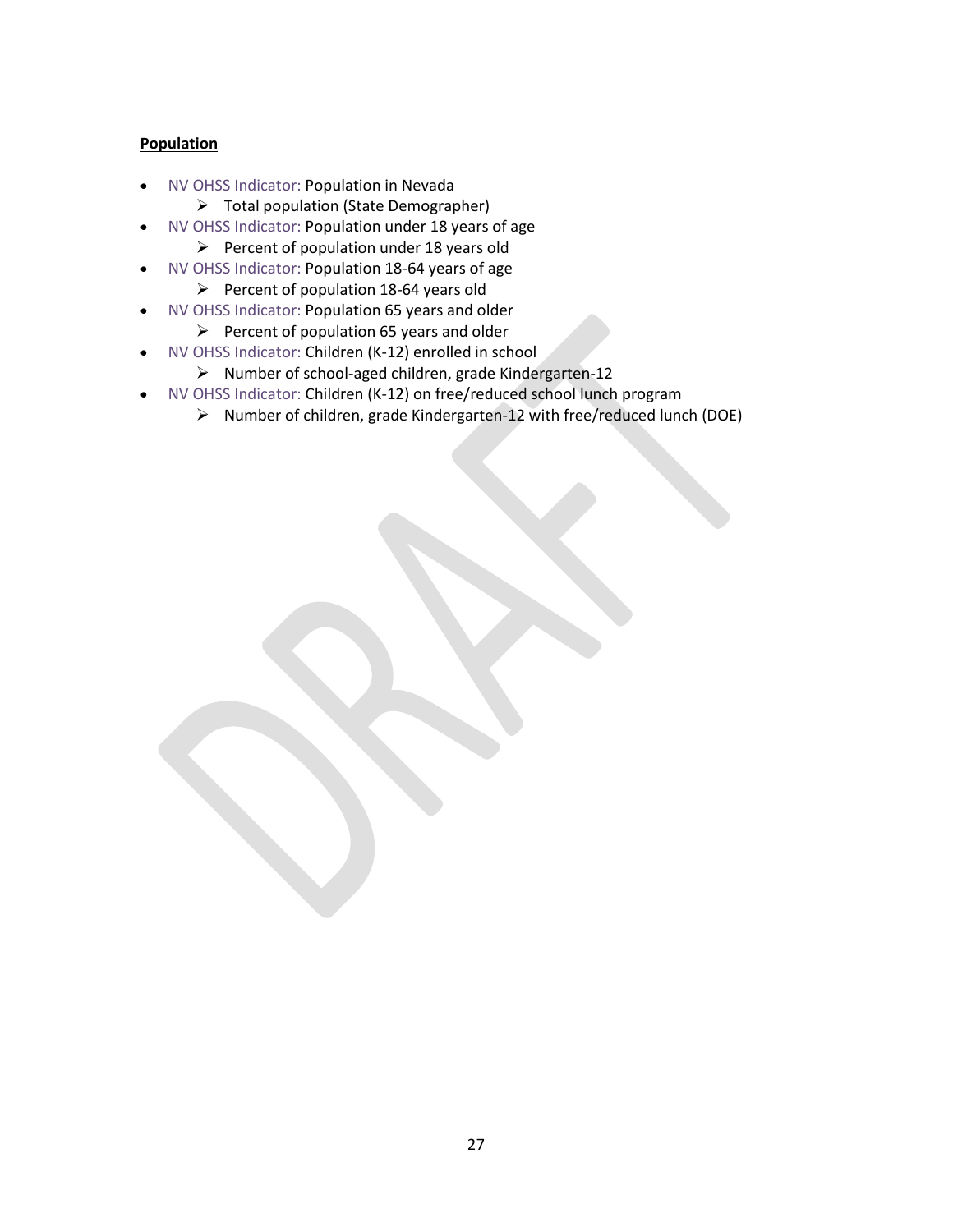### **NV OHSS Data Analysis**

The oral health biostatistician is responsible for primary data analysis of data gathered by using BSS methodology. The BSS data is based on methods outlined in the ASTDD publication "Basic Screening Surveys: An Approach to Monitoring Community Oral Health". Screening data is entered in an Access data base and imported into SAS for further data analysis. Secondary data is analyzed and evaluated by their respective organization. The oral health biostatistician will request data or research reports as needed based on the data collection schedule.

### **Privacy, Data Confidentiality, Storage and Release Policy**

All information gathered by the OHP is managed in a manner that is compliant with Nevada's Health Division HIPAA policy and applicable state laws (Chapter Nine of Nevada State Health Division Policy and Procedures Manual). All portable computers with raw data and all data forms are kept under lock when not in actual use. All reports are reviewed and signed off on by the Oral Health Program Manager, the Chief of the Bureau of Family Health Services as well as the Administrator of the Health Division prior to release.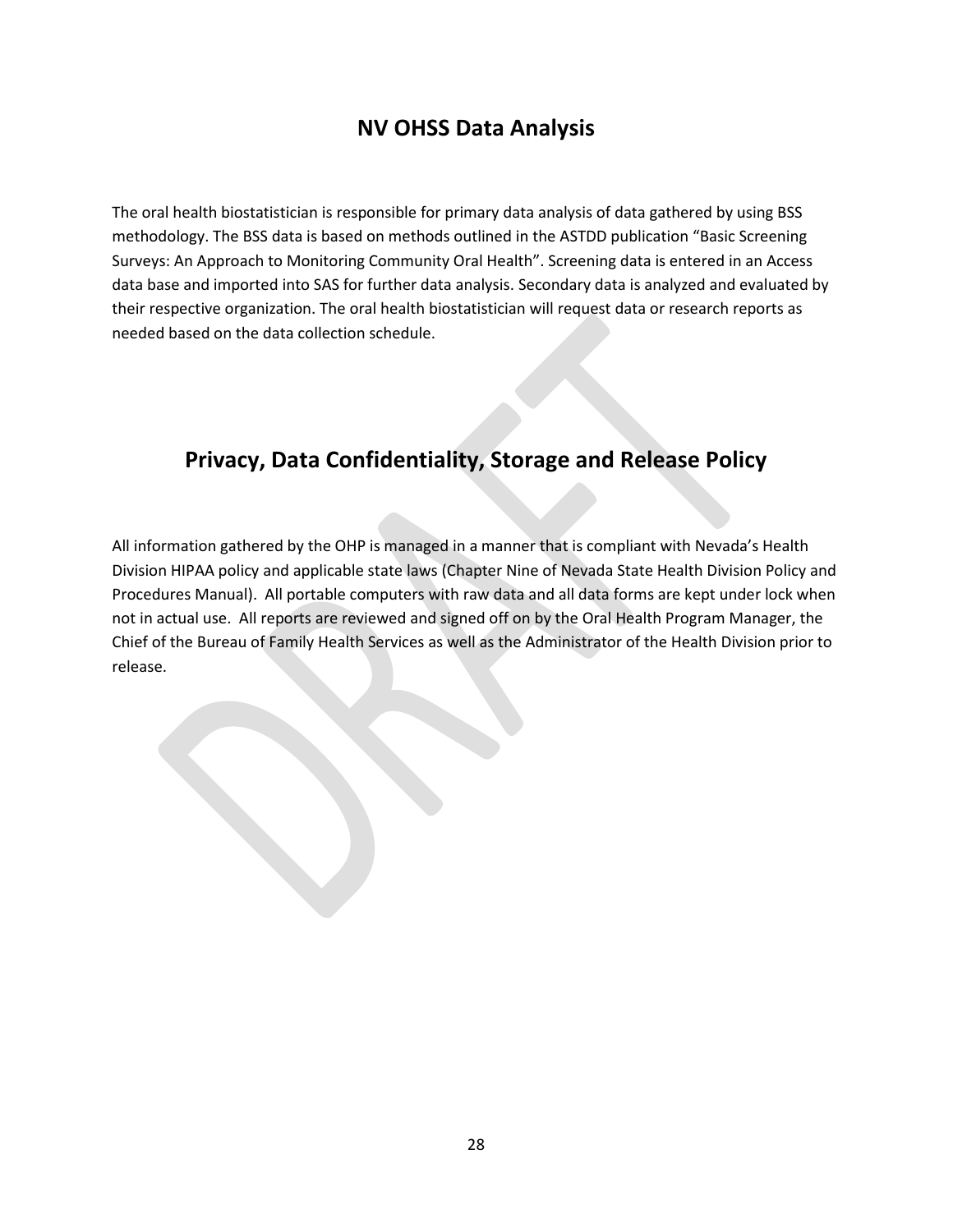## **NV OHSS Data Dissemination**

The oral health indicators identified in this plan will be used to describe the burden of oral disease and to support program planning and policy development. Those indicators will be consistent, where feasible, with the indicators used in the state and national oral health community. Surveillance reports are generated through mail, e-mail, listserv, and the oral health web-site to local, state, and federal partners and agencies.

Nevada has used oral health surveillance data in:

- Association of State and Territorial Dental Directors (ASTDD)
- Data Requests
- **•** Fluoridation Plan
- Head Start Healthy Smile Happy Child Oral Health Survey Report
- Healthy People 2010
- Healthy Smiles for Healthy Living Senior Oral Health Survey Report
- Kids Count Data Book
- Legislature Factsheets
- Maternal and Child Health (MCH) Grant Applications
- National Oral Health Surveillance System (NOHSS)
- Nevada Burden of Oral Disease document
- Nevada Oral Health Plan
- Presentations
- Program Grant Applications
- Sealant Plan
- Special Oral Health Factsheets and Snapshots
- Special Populations Oral Health Survey Report
- Third Grade Healthy Smile Happy Child Oral Health Survey Report